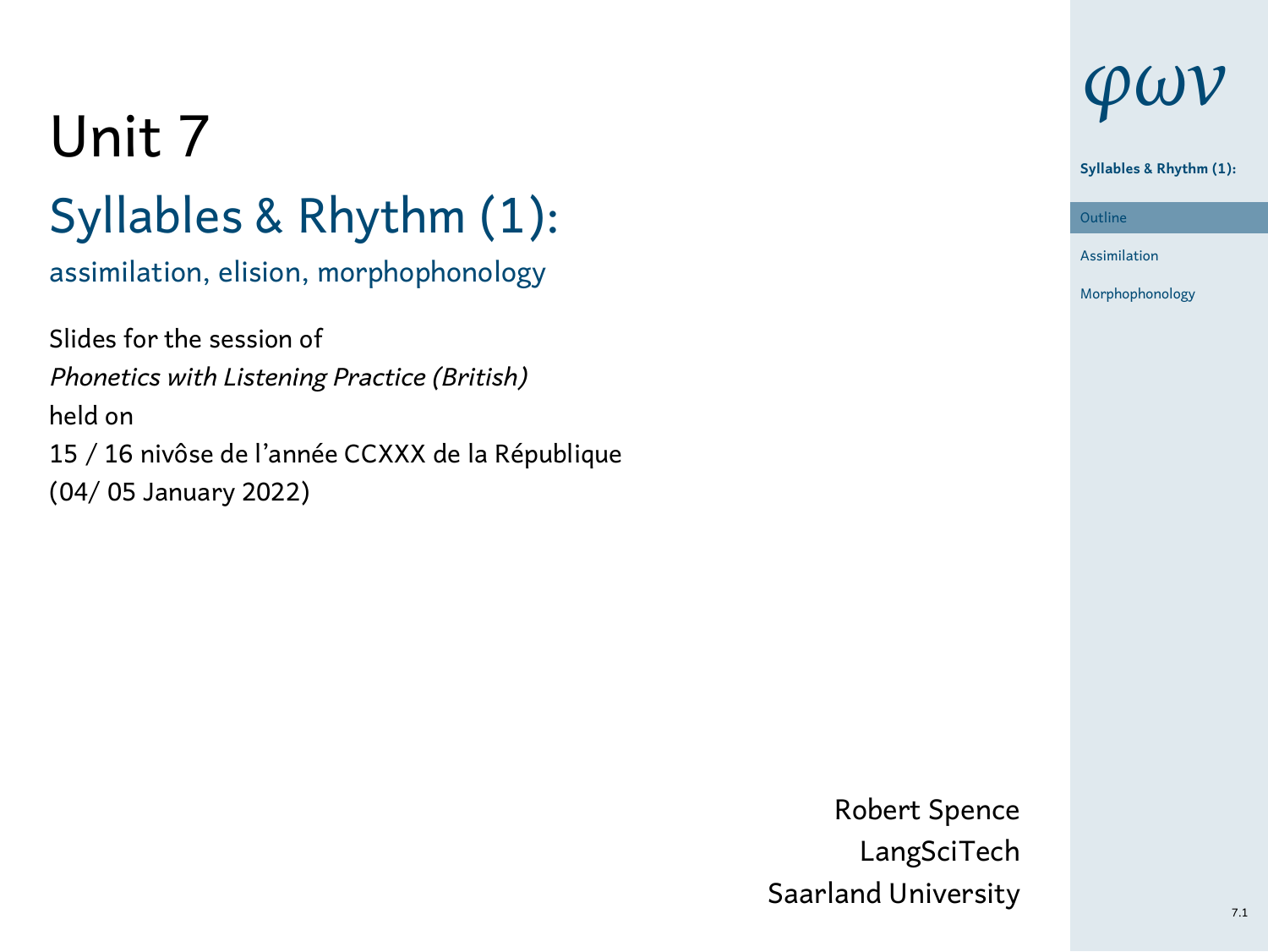# *φων*

**Syllables & Rhythm (1):**

⟨English Phonetics: Unit 7:⟩ /ˈɪŋ.ɡlɪʃ/ /fə.ˈnet.ɪks/ / juːn.ɪt/ /sev.n/ ['in.głəf.fə.'ner.əks.'juin.ət. 'sev.n ] (AusE, broad)

⟨Syllables & Rhythm (1)⟩ /ˈsɪl.əb.əlz/ /*ə*n/ /ˈrɪð.*ə*m/ /wʌn/ [ˈsiɫ.əb.ɫ ̞ z.n̩ ̩.ˈɹʷi ̠ ð.m̞ ̩. | ˈwʌn ] (AusE, broad)

⟨assimilation, elision, morphophonology⟩ /ə.ˌsɪm.ə.ˈleɪʃ.ən/ /i.ˈlɪʒ.ən/ /ˌmɔːf.ə*ʊ*.fə*ʊ*.ˈnɒl.ədʒ.i/ [ə.ˌsim.ə.ˈɫa ̞ ːɪ̠ ʃ.n̯ ̩ | ə.ˈɫiʒ.n̞ ̩ | ˌmoːf.ɐːʊ.fə.ˈnɔ ̯ ɫ.ədʒ.i] (AusE, broad) ̝

ne Outline Assimilation

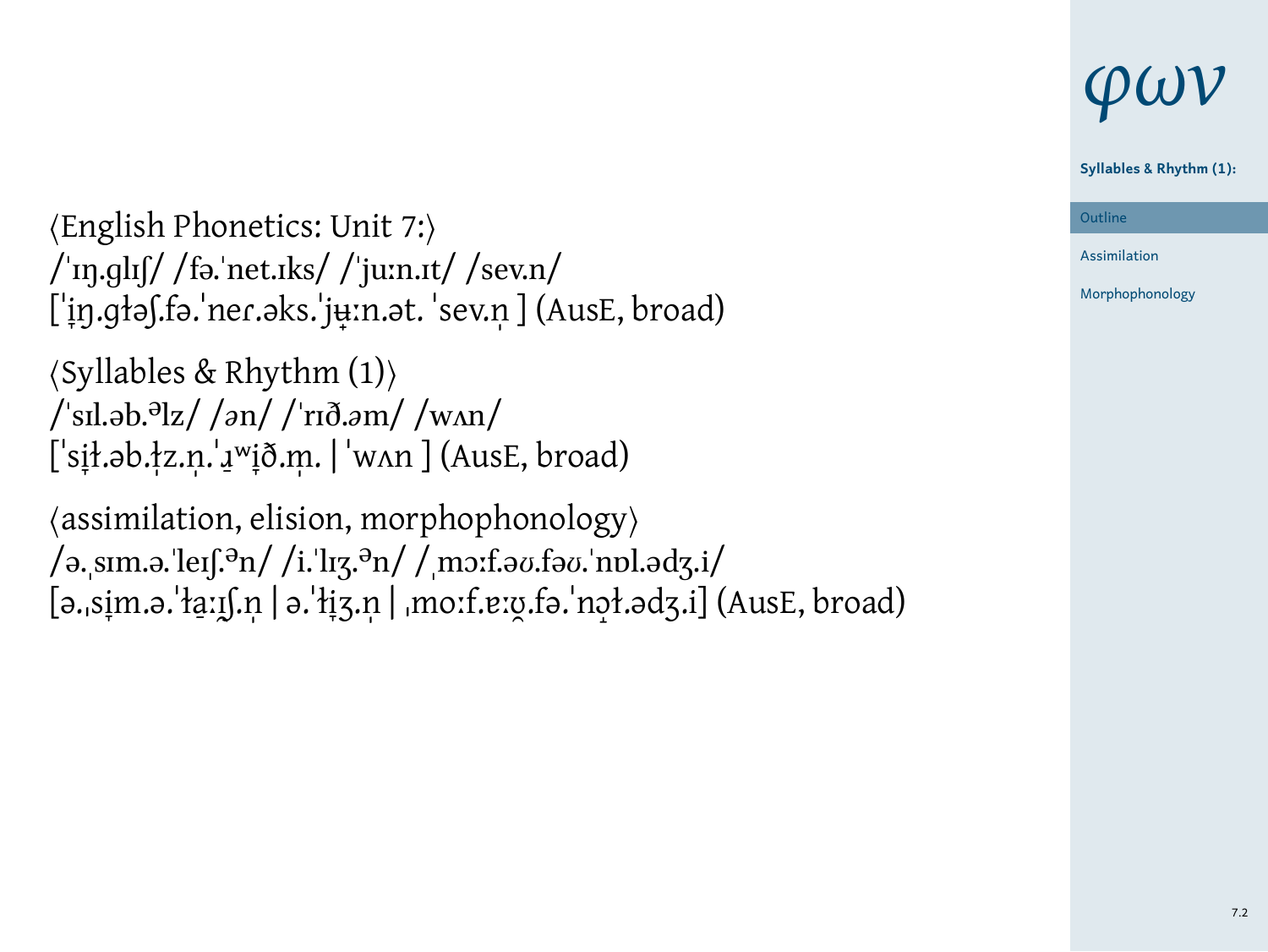# **1 Assimilation**

**2 Morphophonology**



**Syllables & Rhythm (1):**

Outline<br>
– Assimilation Morphophonology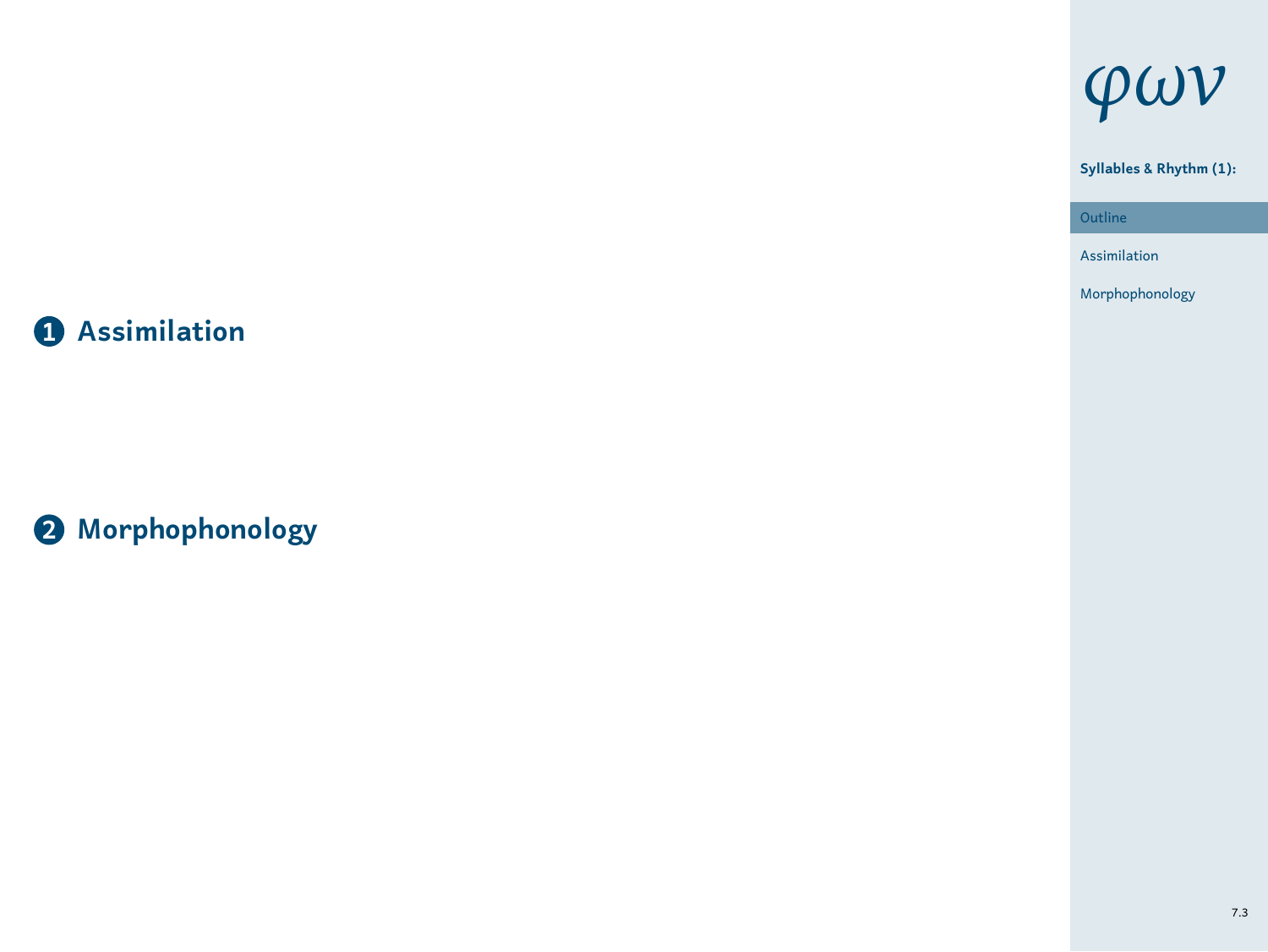*•* Consonants at the edge of one syllable often adapt to neighbouring consonants — becoming more similar to them (ASSIMILATION) or disappearing altogether (ELISION) — so as to make the pronunciation smoother.



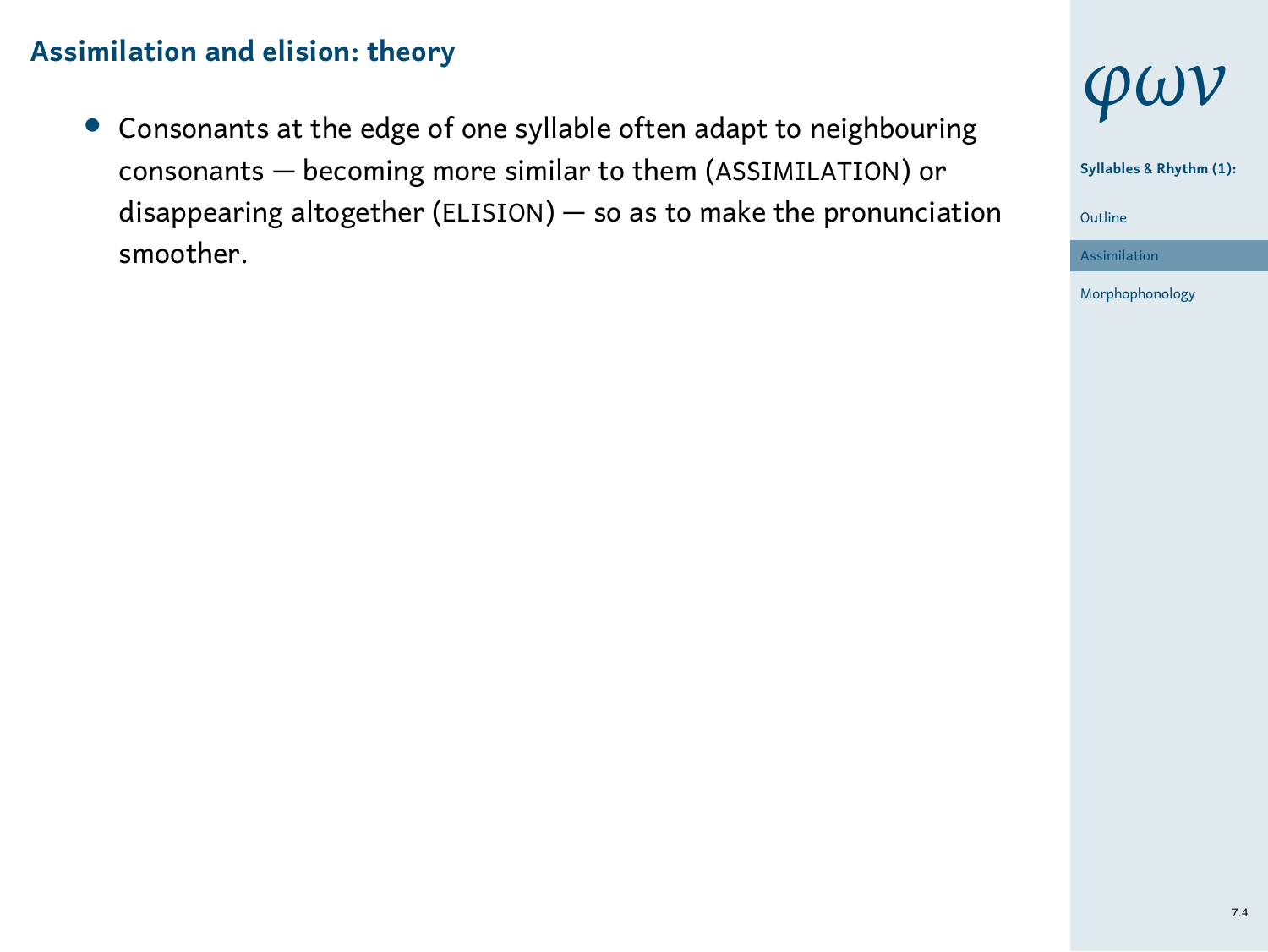- *•* Consonants at the edge of one syllable often adapt to neighbouring consonants — becoming more similar to them (ASSIMILATION) or disappearing altogether (ELISION) — so as to make the pronunciation smoother.
- *•* (Assimilation: a change in quality; elision: a change in quantity.)



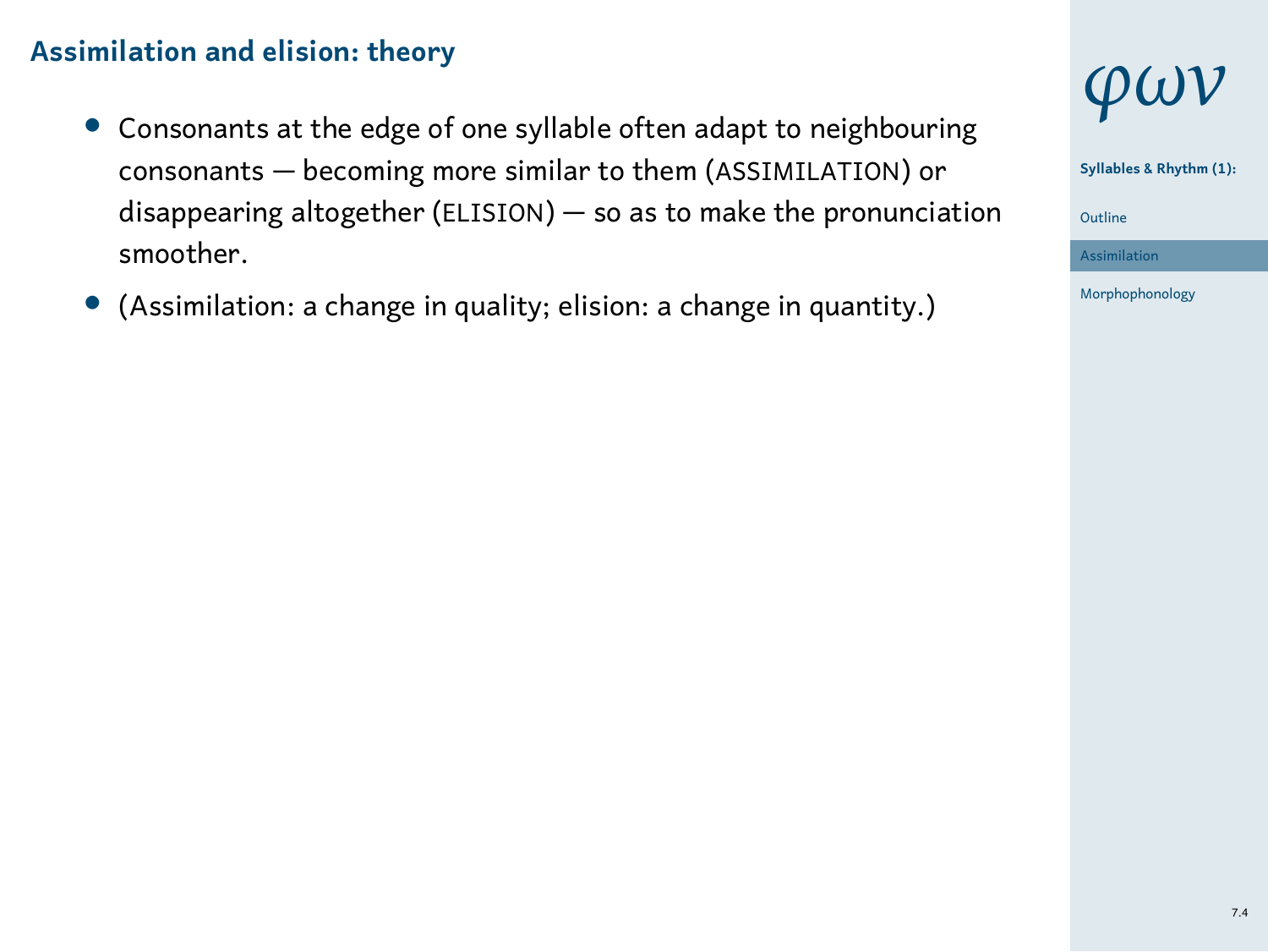- *•* Consonants at the edge of one syllable often adapt to neighbouring consonants — becoming more similar to them (ASSIMILATION) or disappearing altogether (ELISION) — so as to make the pronunciation smoother.
- *•* (Assimilation: a change in quality; elision: a change in quantity.)
- *•* Usually assimilation is 'anticipatory' a preceding consonant adapts to a following consonant.



**Syllables & Rhythm (1):**



Morphophonology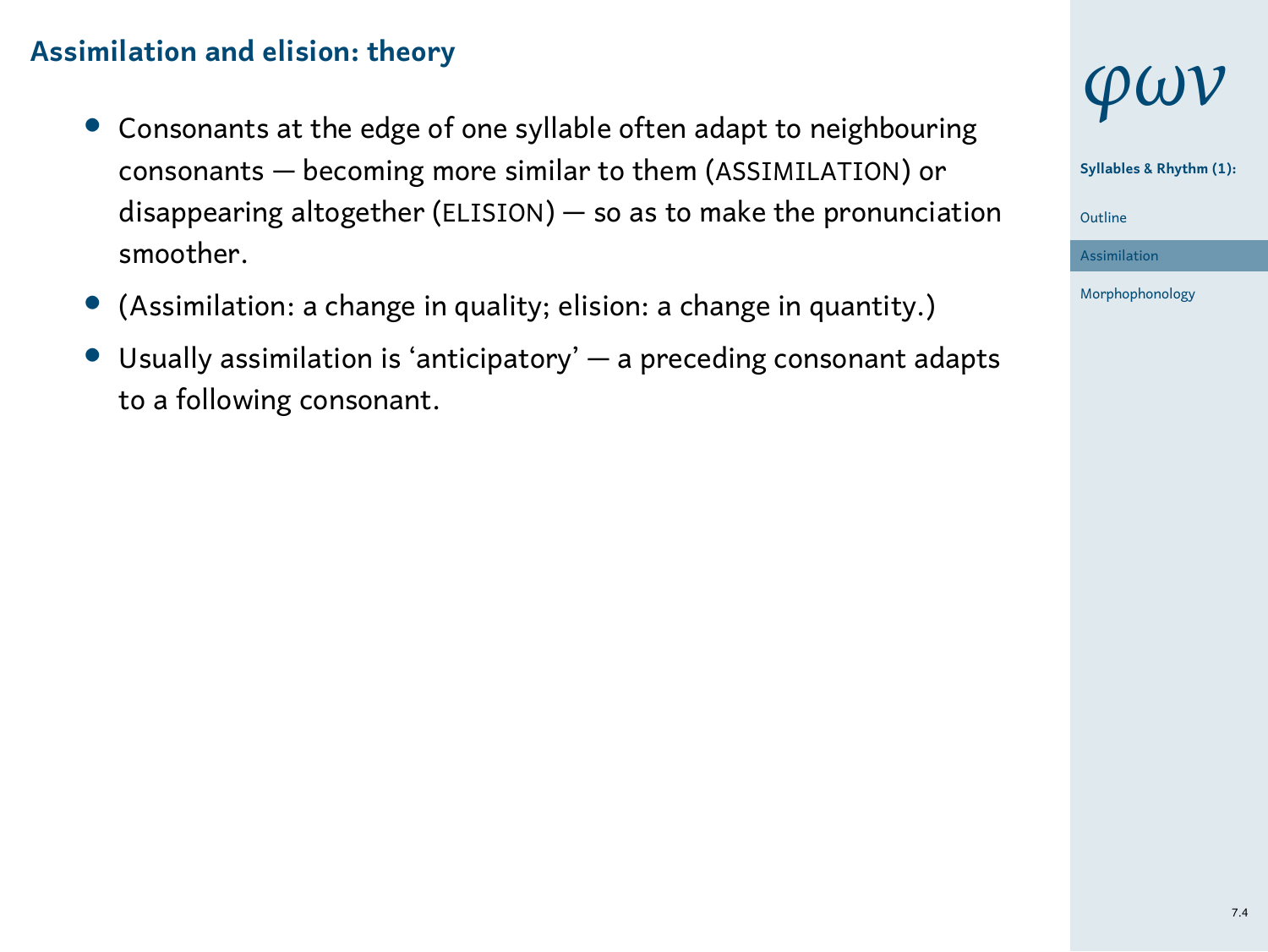- *•* Consonants at the edge of one syllable often adapt to neighbouring consonants — becoming more similar to them (ASSIMILATION) or disappearing altogether (ELISION) — so as to make the pronunciation smoother.
- *•* (Assimilation: a change in quality; elision: a change in quantity.)
- *•* Usually assimilation is 'anticipatory' a preceding consonant adapts to a following consonant.
- *•* Alveolar consonants are particularly susceptible to anticipatory assimilation.

# *φων*

**Syllables & Rhythm (1):**

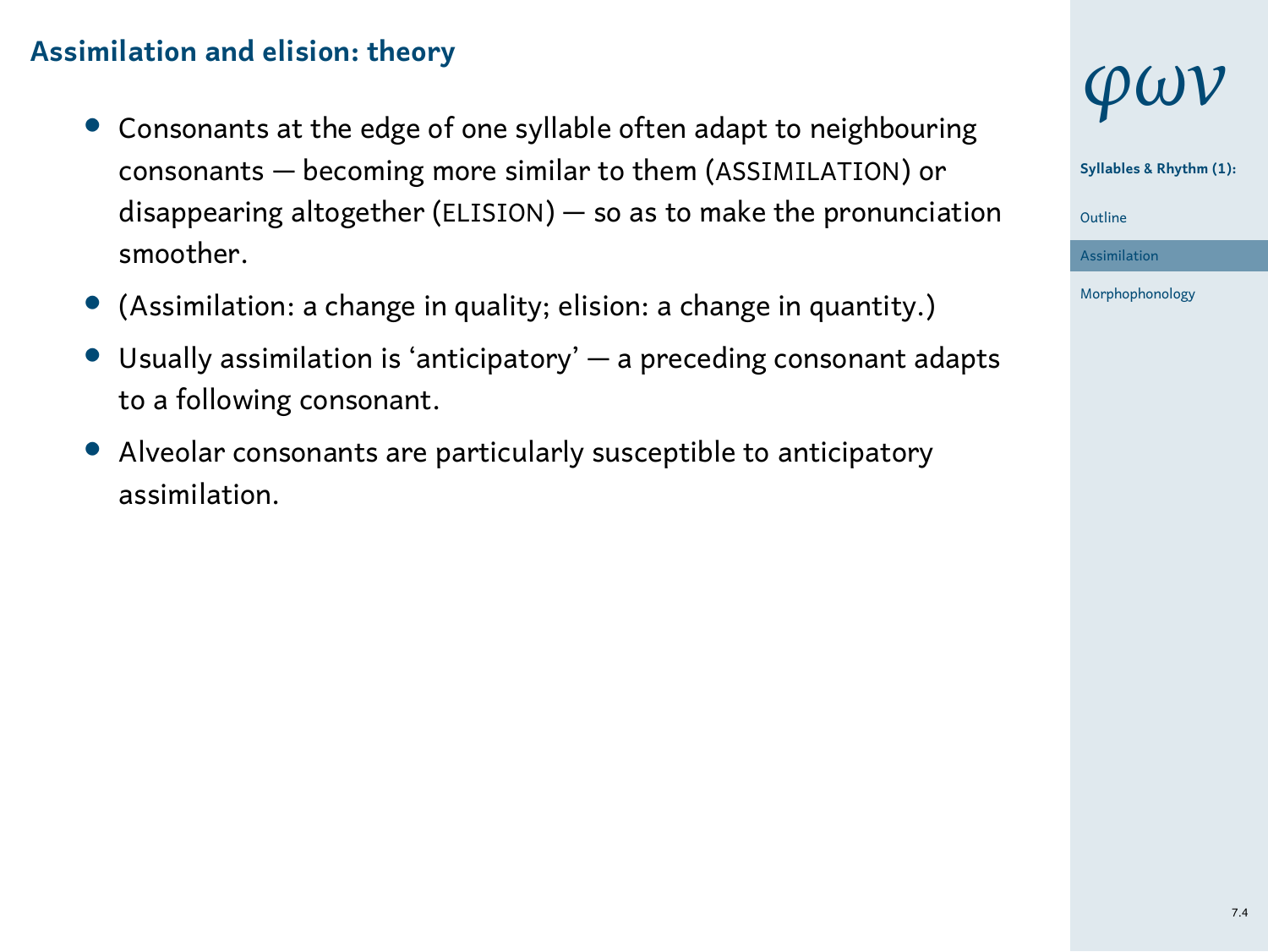- *•* Consonants at the edge of one syllable often adapt to neighbouring consonants — becoming more similar to them (ASSIMILATION) or disappearing altogether (ELISION) — so as to make the pronunciation smoother.
- *•* (Assimilation: a change in quality; elision: a change in quantity.)
- *•* Usually assimilation is 'anticipatory' a preceding consonant adapts to a following consonant.
- *•* Alveolar consonants are particularly susceptible to anticipatory assimilation.
- *•* Doesn't this interfere with the ability of phonemes to signal differences in meaning?

# *φων*

**Syllables & Rhythm (1):**



Morphophonology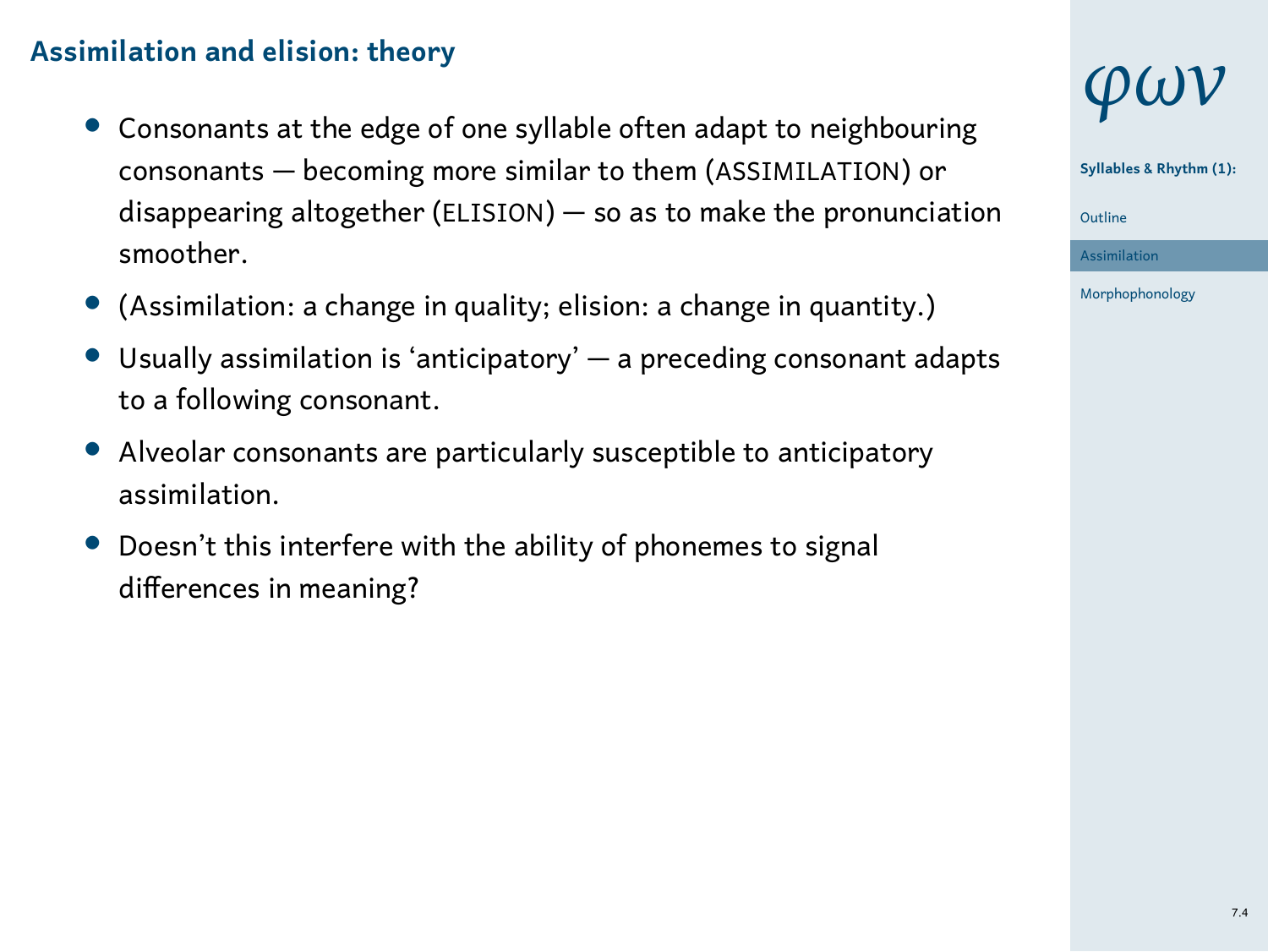- *•* Consonants at the edge of one syllable often adapt to neighbouring consonants — becoming more similar to them (ASSIMILATION) or disappearing altogether (ELISION) — so as to make the pronunciation smoother.
- *•* (Assimilation: a change in quality; elision: a change in quantity.)
- *•* Usually assimilation is 'anticipatory' a preceding consonant adapts to a following consonant.
- *•* Alveolar consonants are particularly susceptible to anticipatory assimilation.
- *•* Doesn't this interfere with the ability of phonemes to signal differences in meaning?
- *•* No.



**Syllables & Rhythm (1):**

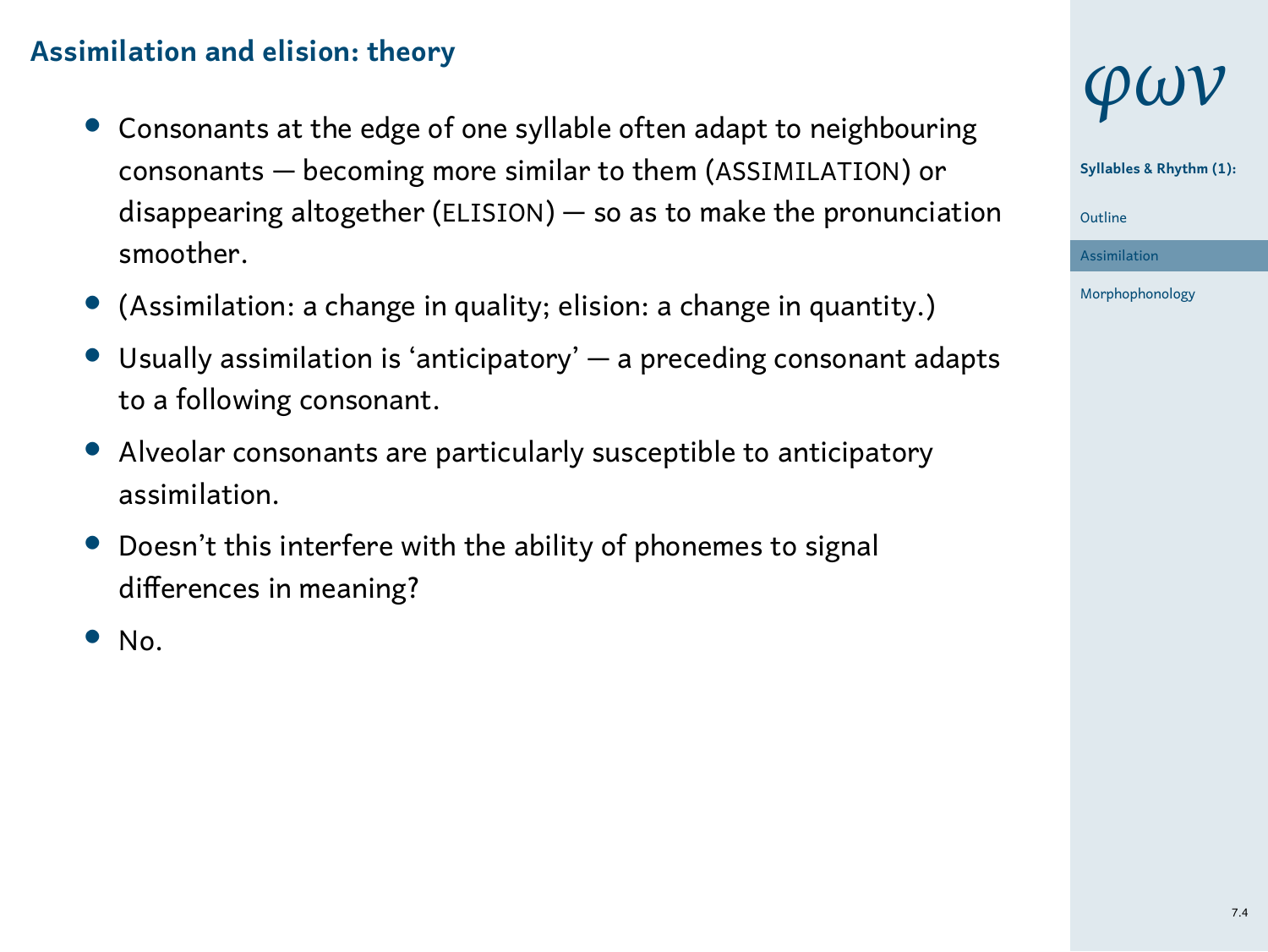- *•* Consonants at the edge of one syllable often adapt to neighbouring consonants — becoming more similar to them (ASSIMILATION) or disappearing altogether (ELISION) — so as to make the pronunciation smoother.
- *•* (Assimilation: a change in quality; elision: a change in quantity.)
- *•* Usually assimilation is 'anticipatory' a preceding consonant adapts to a following consonant.
- *•* Alveolar consonants are particularly susceptible to anticipatory assimilation.
- *•* Doesn't this interfere with the ability of phonemes to signal differences in meaning?
- *•* No.
- *•* There is still enough distinctive information in the syllable edge as a whole.

# *φων*

**Syllables & Rhythm (1):**



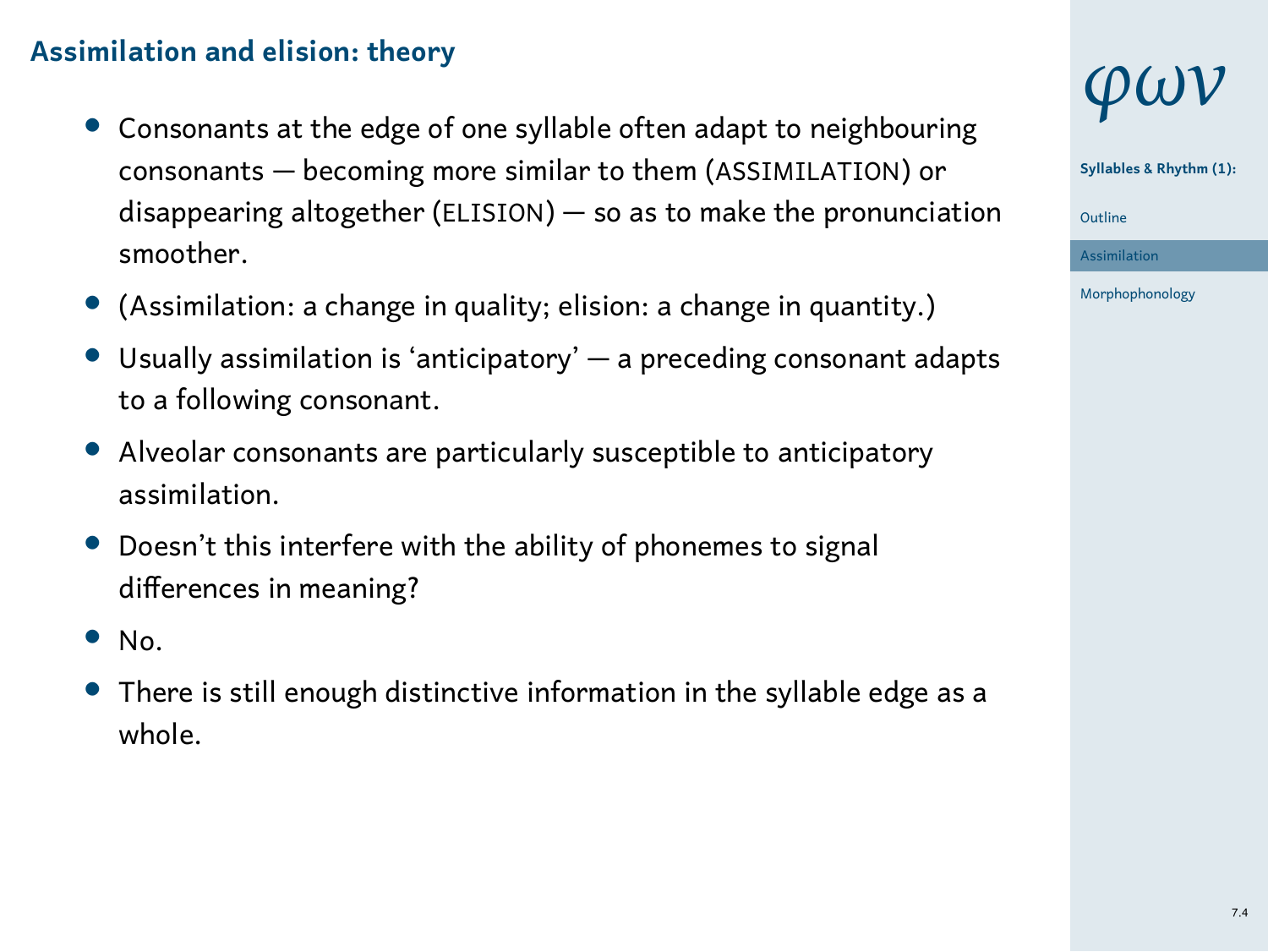- *•* Consonants at the edge of one syllable often adapt to neighbouring consonants — becoming more similar to them (ASSIMILATION) or disappearing altogether (ELISION) — so as to make the pronunciation smoother.
- *•* (Assimilation: a change in quality; elision: a change in quantity.)
- *•* Usually assimilation is 'anticipatory' a preceding consonant adapts to a following consonant.
- *•* Alveolar consonants are particularly susceptible to anticipatory assimilation.
- *•* Doesn't this interfere with the ability of phonemes to signal differences in meaning?
- *•* No.
- *•* There is still enough distinctive information in the syllable edge as a whole.
- *•* You can investigate this further by constructing a 'feature matrix' of the phonemes involved.

# *φων*

**Syllables & Rhythm (1):**



Morphophonology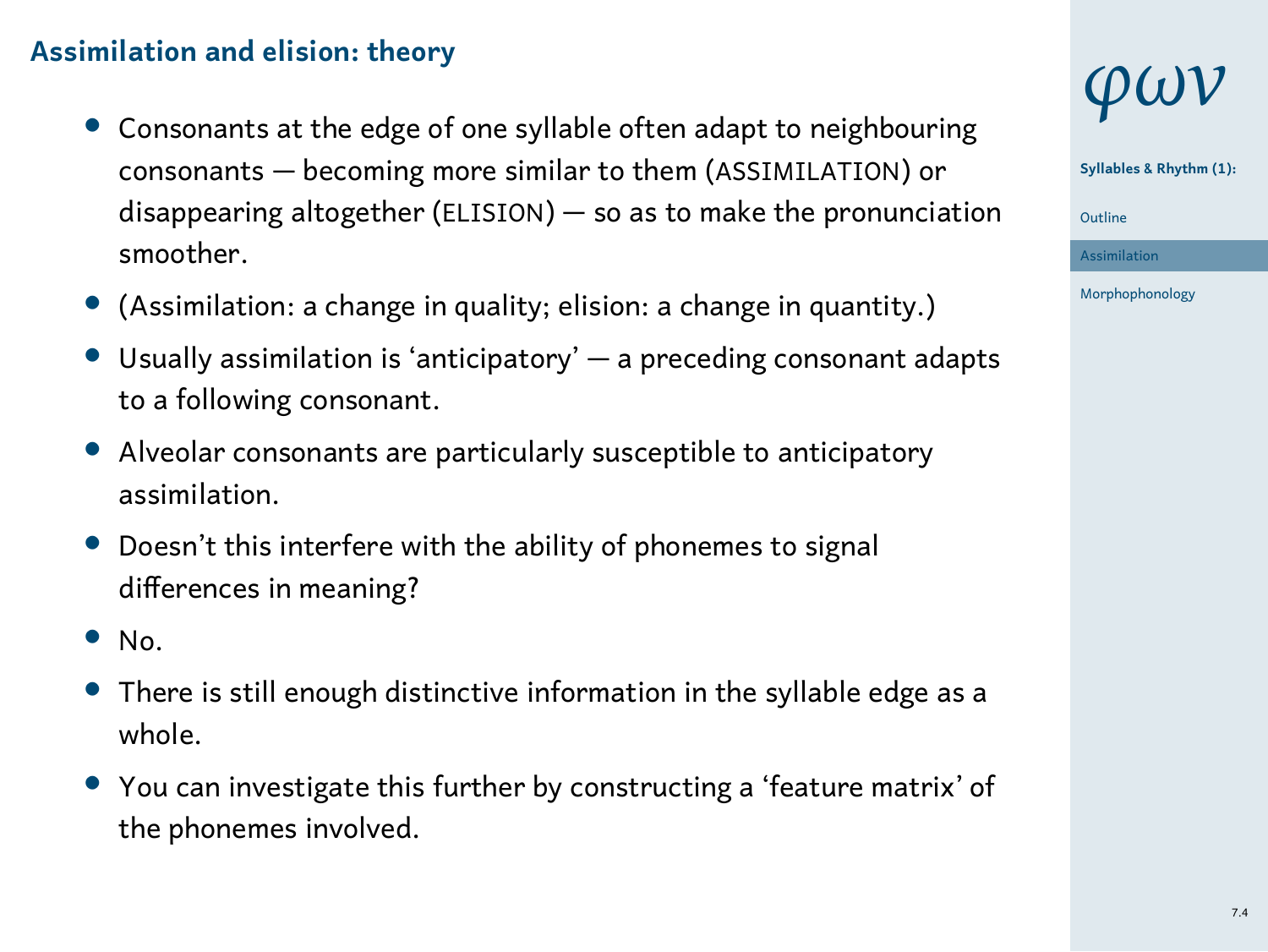- *•* Consonants at the edge of one syllable often adapt to neighbouring consonants — becoming more similar to them (ASSIMILATION) or disappearing altogether (ELISION) — so as to make the pronunciation smoother.
- *•* (Assimilation: a change in quality; elision: a change in quantity.)
- *•* Usually assimilation is 'anticipatory' a preceding consonant adapts to a following consonant.
- *•* Alveolar consonants are particularly susceptible to anticipatory assimilation.
- *•* Doesn't this interfere with the ability of phonemes to signal differences in meaning?
- *•* No.
- *•* There is still enough distinctive information in the syllable edge as a whole.
- *•* You can investigate this further by constructing a 'feature matrix' of the phonemes involved.
- *•* The next slide contains examples from Eckert and Barry:

# *φων*

**Syllables & Rhythm (1):**



Morphophonology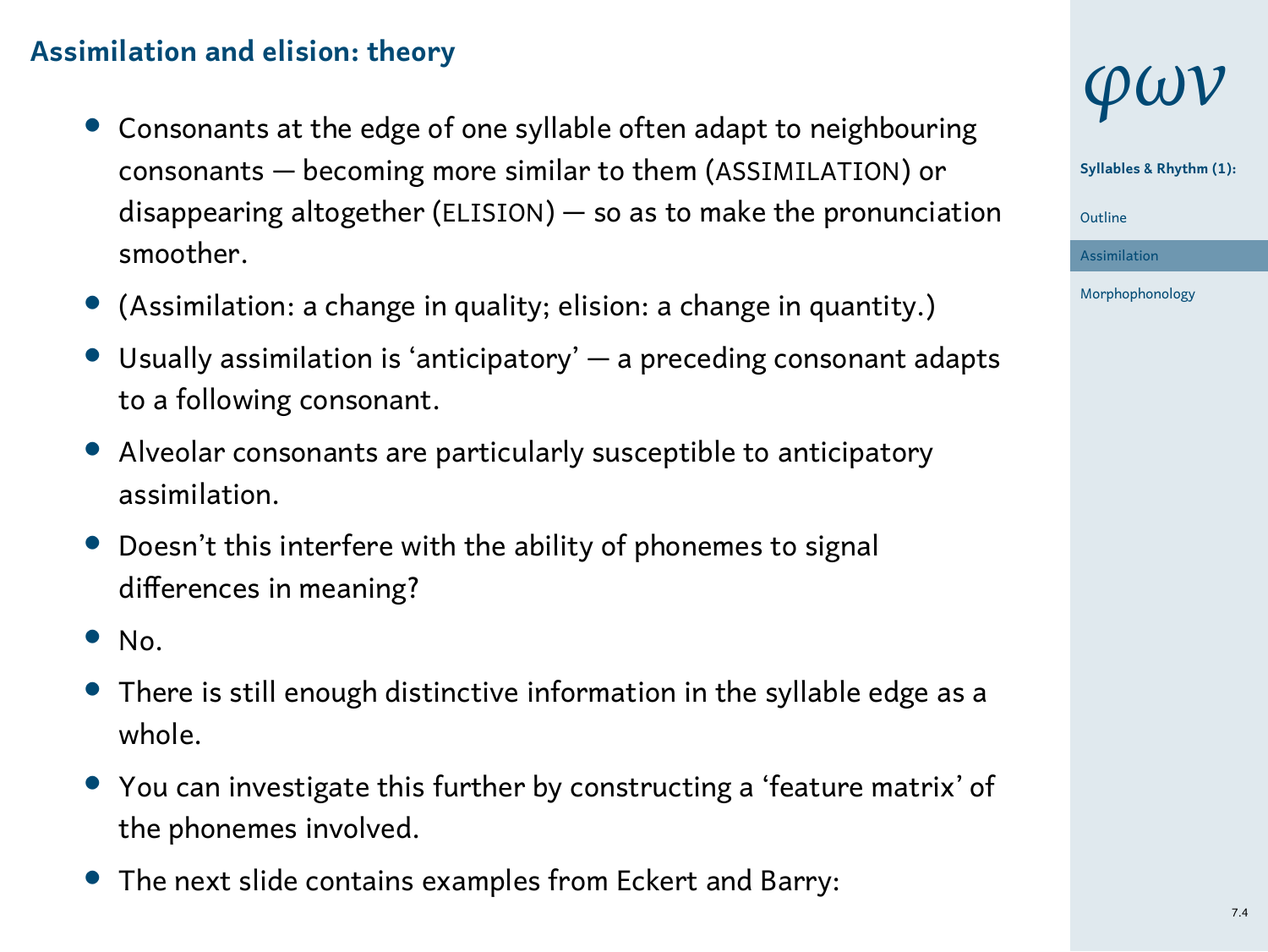*•* [ˈkʌmənd ˈɡetɪt] *−→* [ˈkʌməŋ ˈɡetɪt]

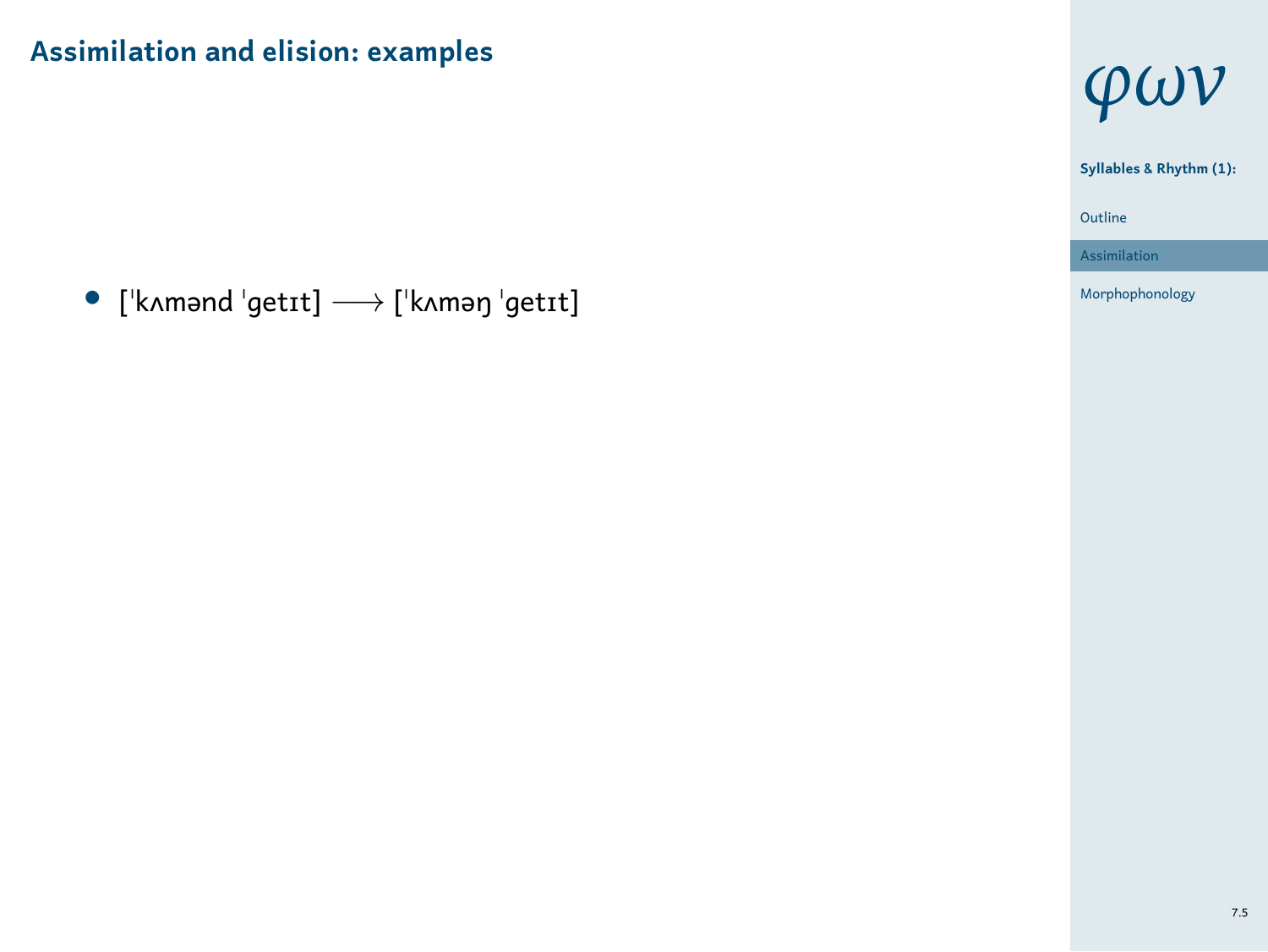- *•* [ˈkʌmənd ˈɡetɪt] *−→* [ˈkʌməŋ ˈɡetɪt]
- *•* [ˈstænd ˈbæk] *−→* [ˈstæmː ˈbæk]



Morphophonology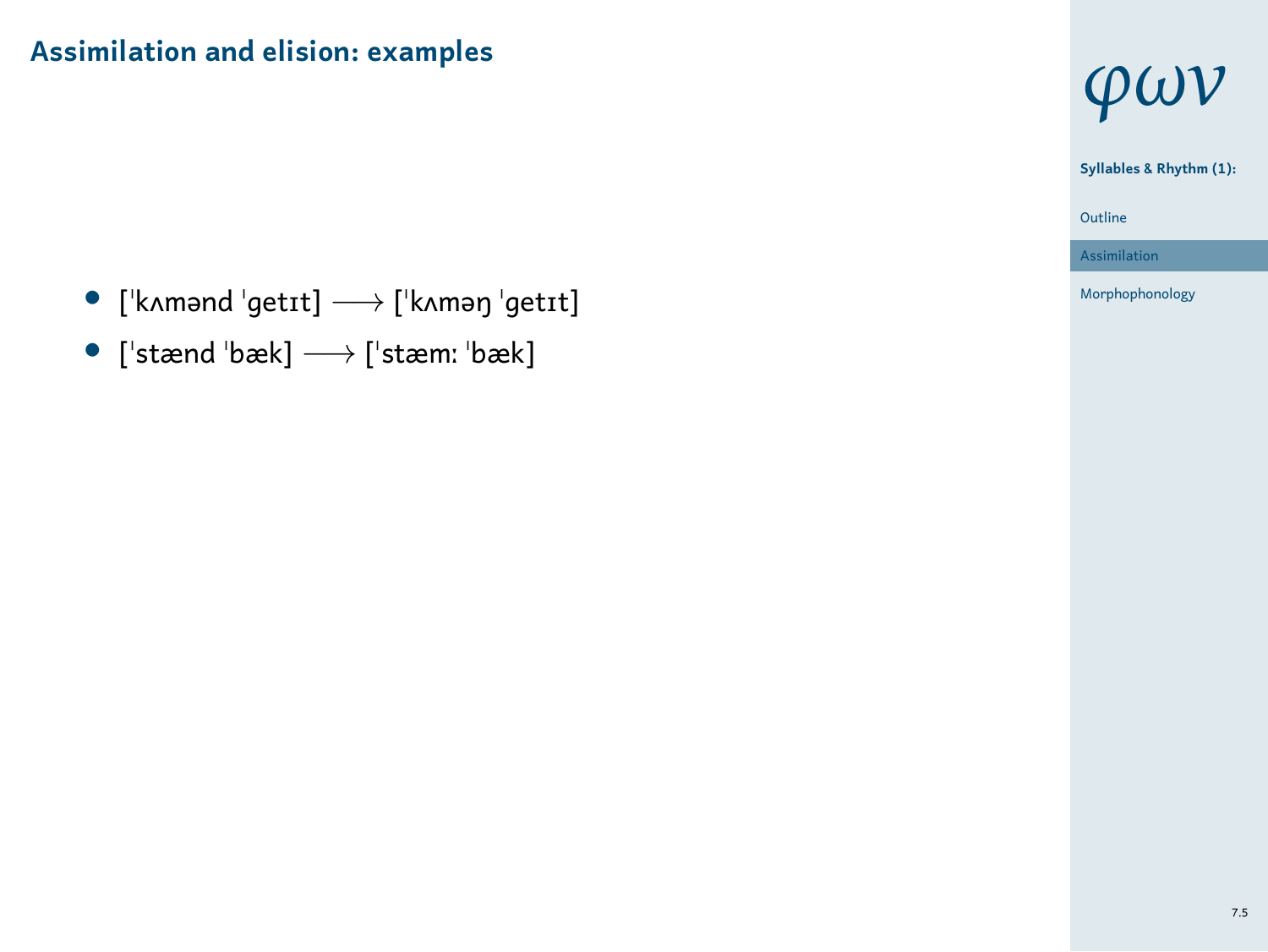- *•* [ˈkʌmənd ˈɡetɪt] *−→* [ˈkʌməŋ ˈɡetɪt]
- *•* [ˈstænd ˈbæk] *−→* [ˈstæmː ˈbæk]
- *•* [ˈwɒt həz ˈhæpənd] *−→* [ˈwɒts ˈhæpm̩ d]



Assimilation Morphophonology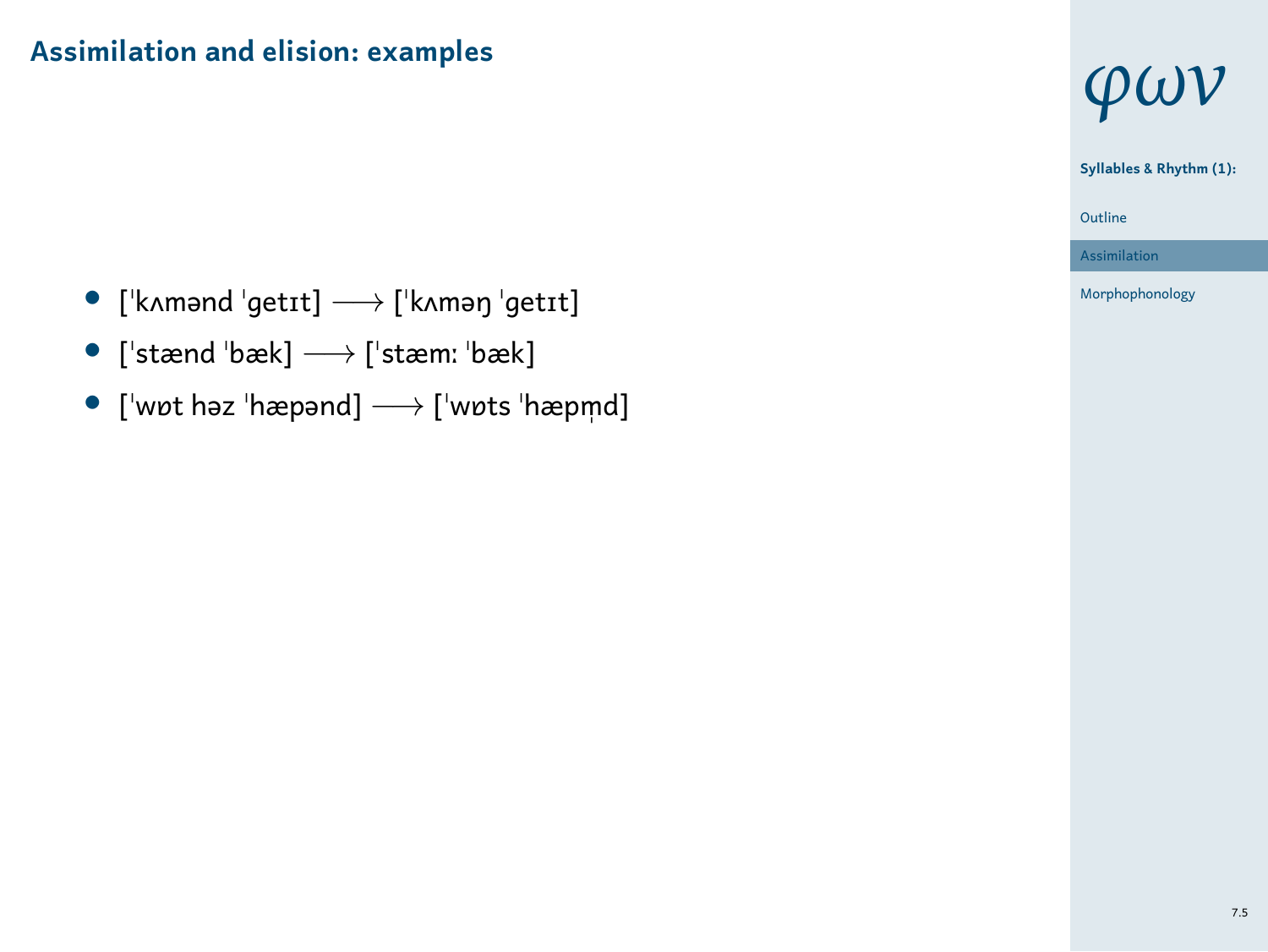- *•* [ˈkʌmənd ˈɡetɪt] *−→* [ˈkʌməŋ ˈɡetɪt]
- *•* [ˈstænd ˈbæk] *−→* [ˈstæmː ˈbæk]
- *•* [ˈwɒt həz ˈhæpənd] *−→* [ˈwɒts ˈhæpm̩ d]
- *•* [ˈpʊɫ ðə ˈplʌɡ] *−→* [ˈpʊɫ̪ ðə ˈplʌɡ]



1 Outline

Assimilation Morphophonology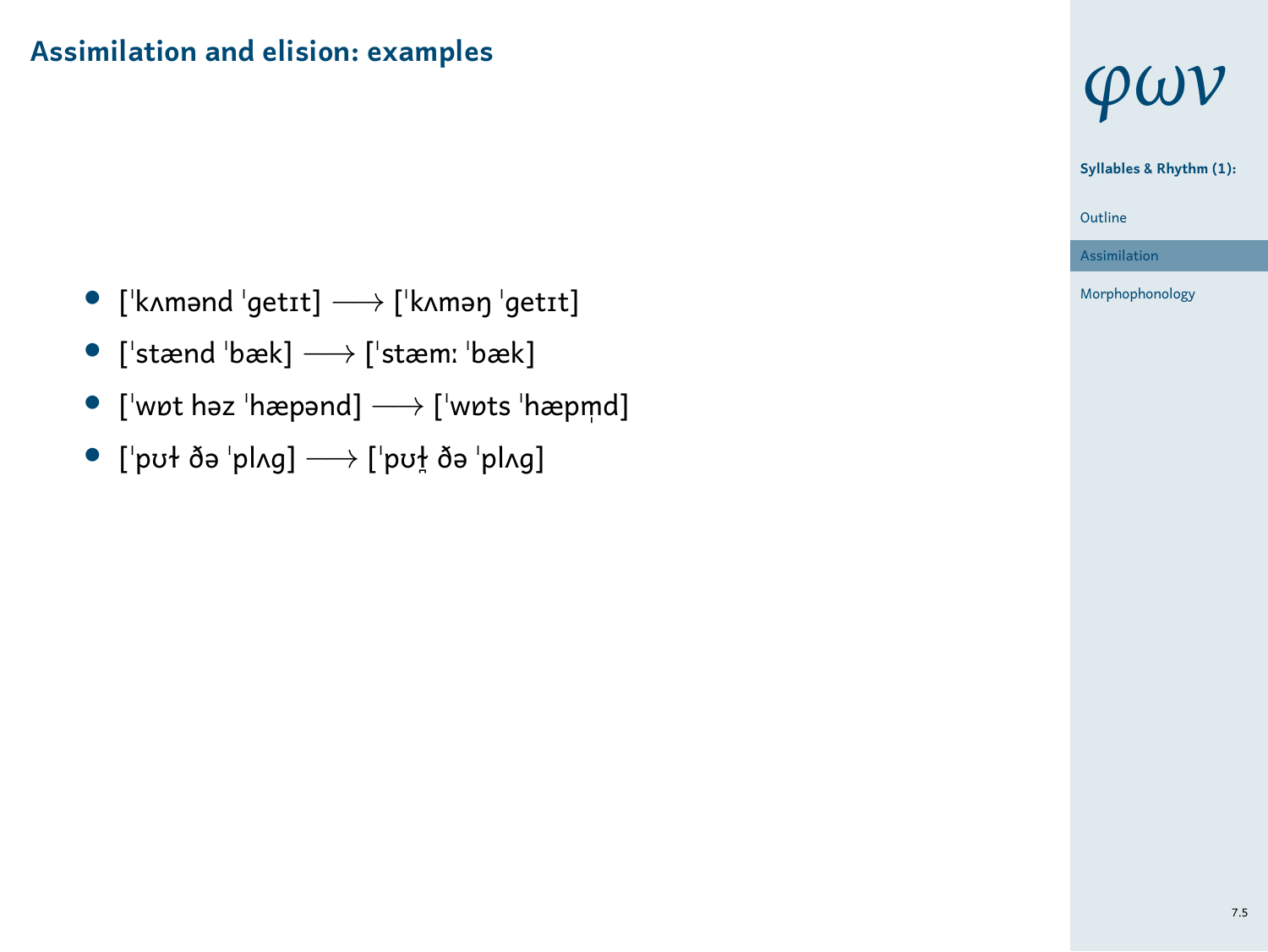- *•* [ˈkʌmənd ˈɡetɪt] *−→* [ˈkʌməŋ ˈɡetɪt]
- *•* [ˈstænd ˈbæk] *−→* [ˈstæmː ˈbæk]
- *•* [ˈwɒt həz ˈhæpənd] *−→* [ˈwɒts ˈhæpm̩ d]
- *•* [ˈpʊɫ ðə ˈplʌɡ] *−→* [ˈpʊɫ̪ ðə ˈplʌɡ]
- *•* [ˈkləʊz ðə ˈdɔː] *−→* [ˈkləʊz zə ˈdɔː]



Assimilation Morphophonology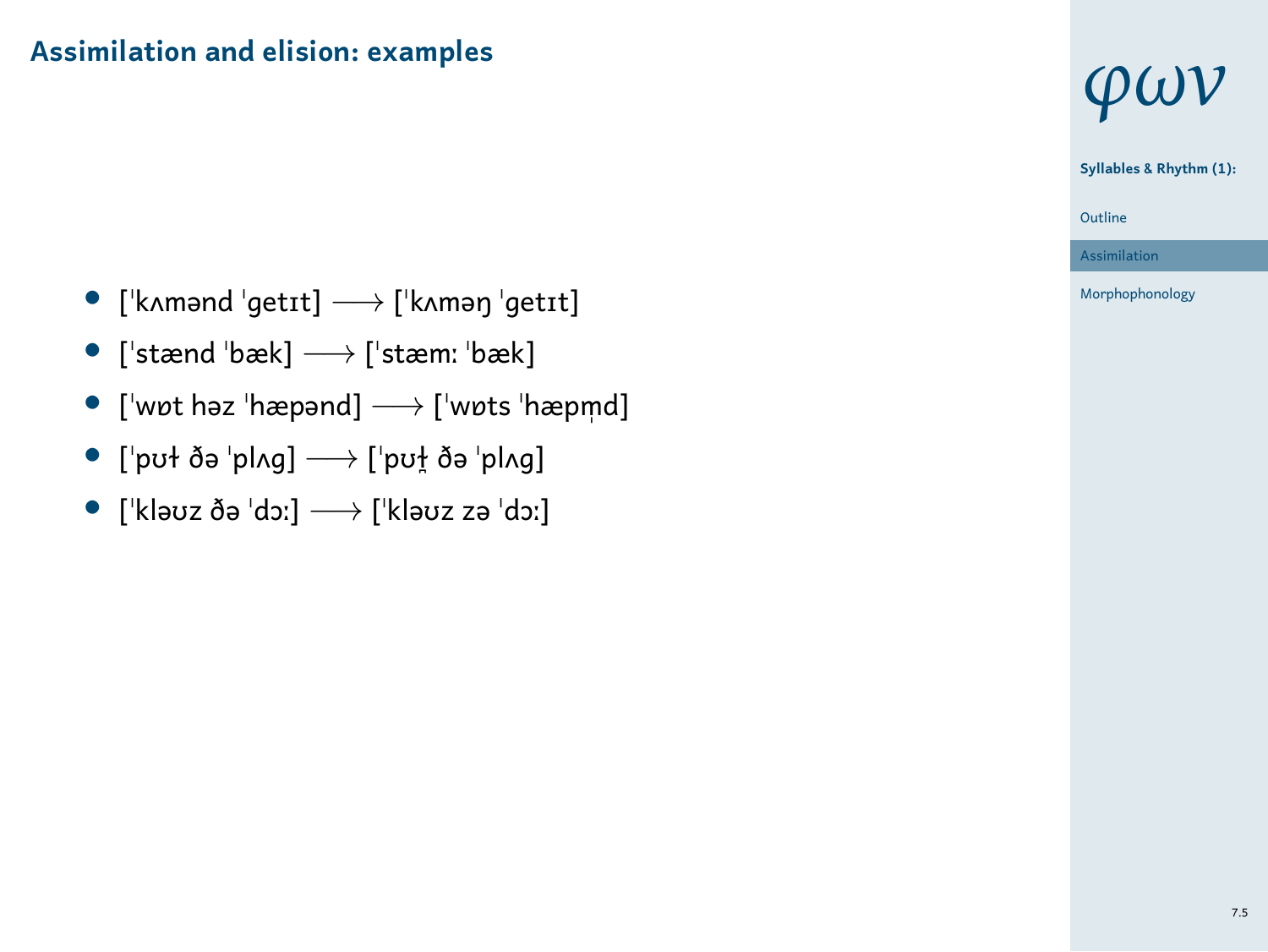- *•* [ˈkʌmənd ˈɡetɪt] *−→* [ˈkʌməŋ ˈɡetɪt]
- *•* [ˈstænd ˈbæk] *−→* [ˈstæmː ˈbæk]
- *•* [ˈwɒt həz ˈhæpənd] *−→* [ˈwɒts ˈhæpm̩ d]
- *•* [ˈpʊɫ ðə ˈplʌɡ] *−→* [ˈpʊɫ̪ ðə ˈplʌɡ]
- *•* [ˈkləʊz ðə ˈdɔː] *−→* [ˈkləʊz zə ˈdɔː]
- *•* [bʌt (ʔ)əv ˈkɔːs] *−→* [bʌtəf ˈkɔːs]



Assimilation Morphophonology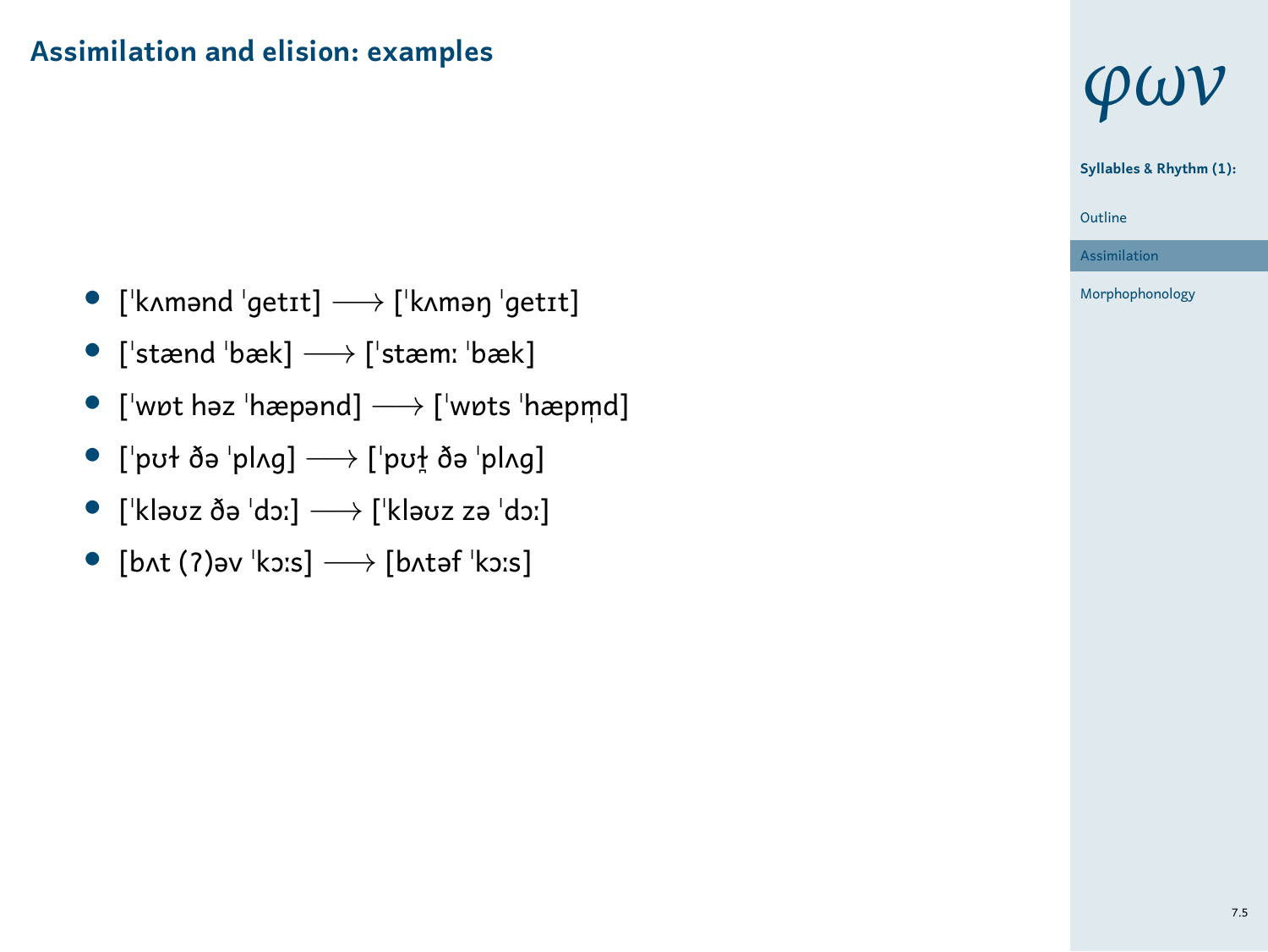- *•* [ˈkʌmənd ˈɡetɪt] *−→* [ˈkʌməŋ ˈɡetɪt]
- *•* [ˈstænd ˈbæk] *−→* [ˈstæmː ˈbæk]
- *•* [ˈwɒt həz ˈhæpənd] *−→* [ˈwɒts ˈhæpm̩ d]
- *•* [ˈpʊɫ ðə ˈplʌɡ] *−→* [ˈpʊɫ̪ ðə ˈplʌɡ]
- *•* [ˈkləʊz ðə ˈdɔː] *−→* [ˈkləʊz zə ˈdɔː]
- *•* [bʌt (ʔ)əv ˈkɔːs] *−→* [bʌtəf ˈkɔːs]
- *•* [aɪ kən ˈduː ɪt] *−→* [aɪkŋ̩ ˈduːʷɪt]



**Syllables & Rhythm (1):**

Assimilation Morphophonology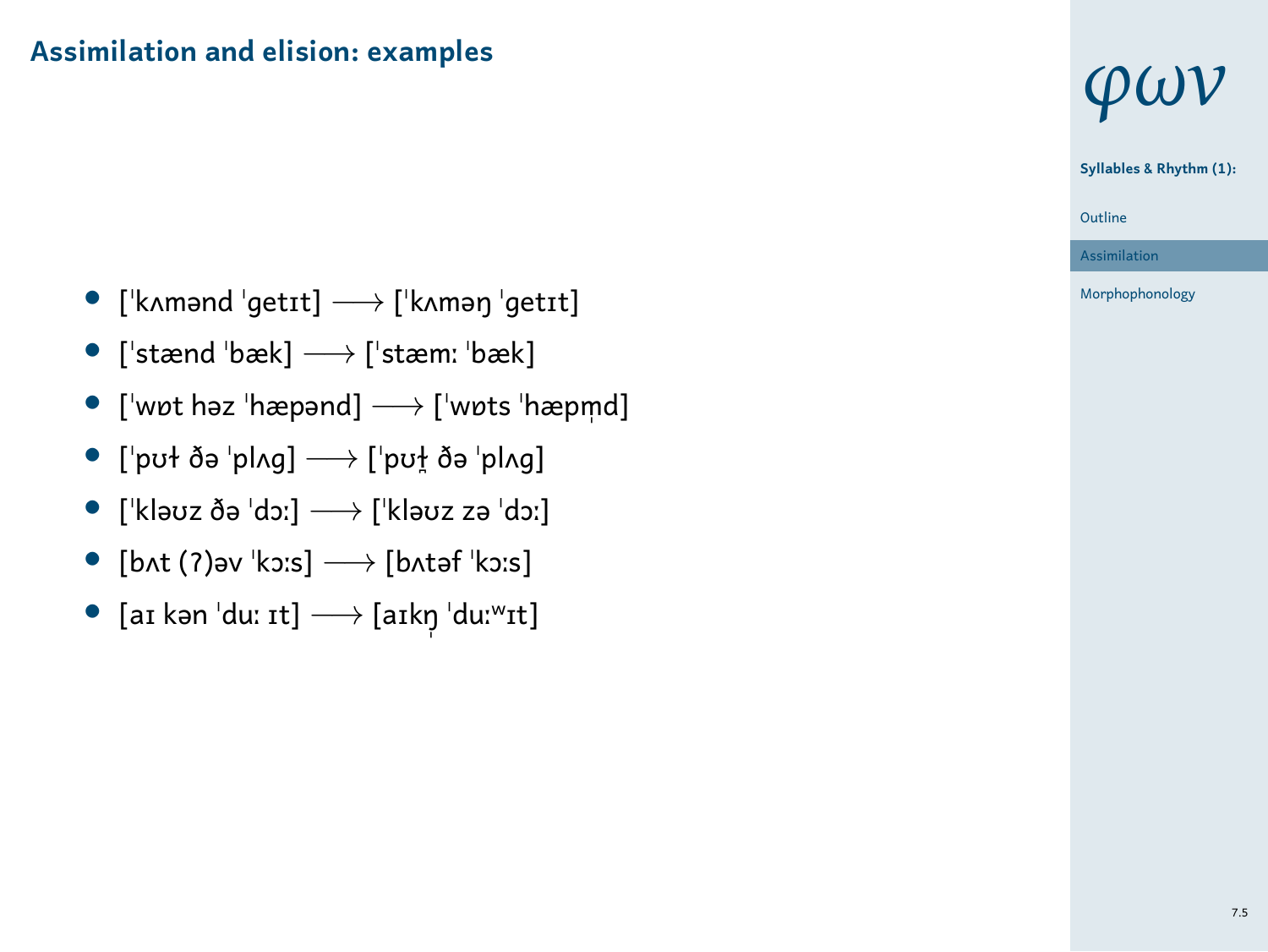*•* The regular plural morpheme (typical spelling: ⟨s⟩) is realized phonologically in three different ways:



1 Outline Assimilation Morphophonology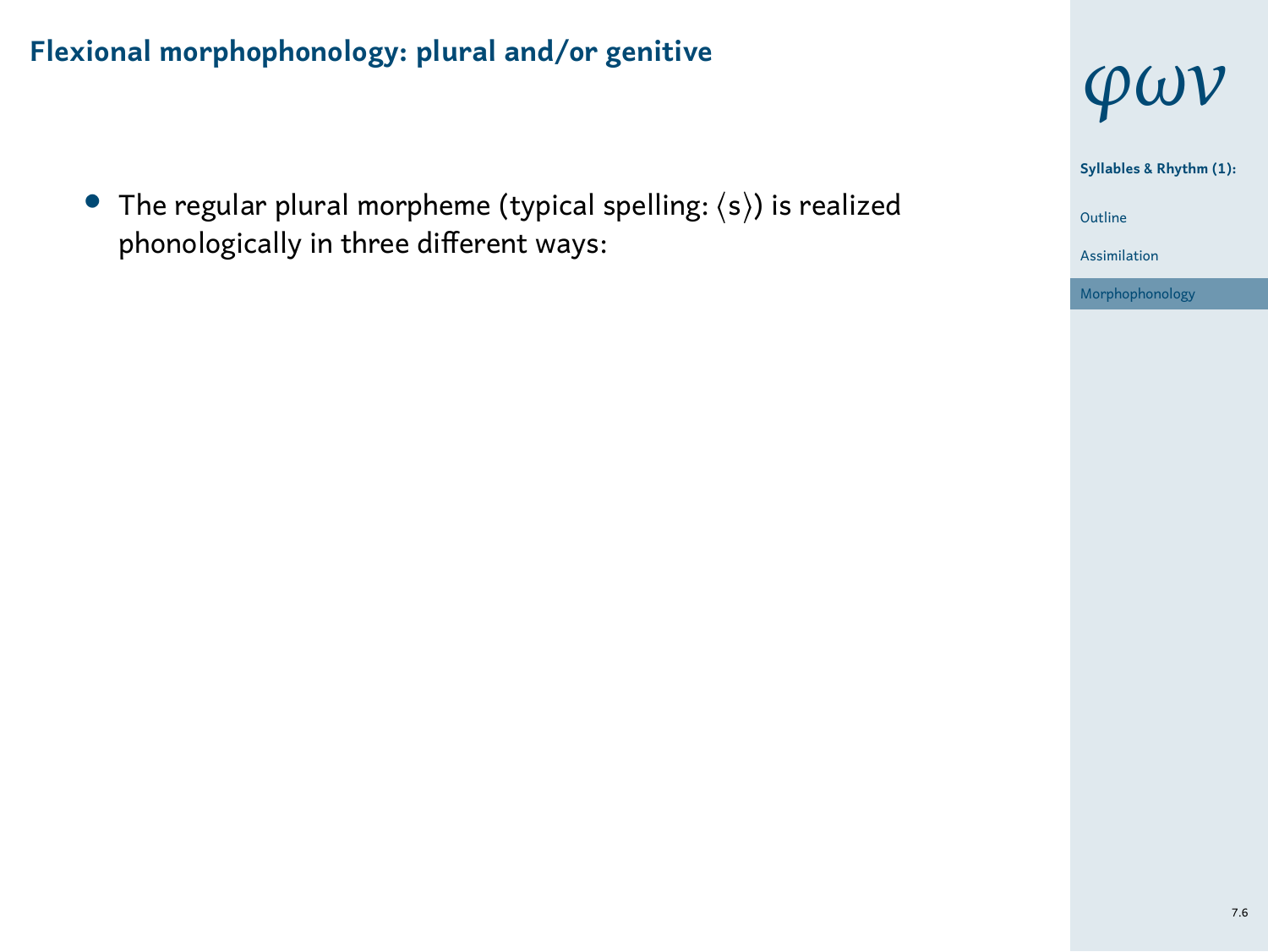- *•* The regular plural morpheme (typical spelling: ⟨s⟩) is realized phonologically in three different ways:
	- *•* /s/ after a voiceless consonant (typically) ⟨cats⟩ /kæts/



1 Outline **Syllables & Rhythm (1):**

Assimilation Morphophonology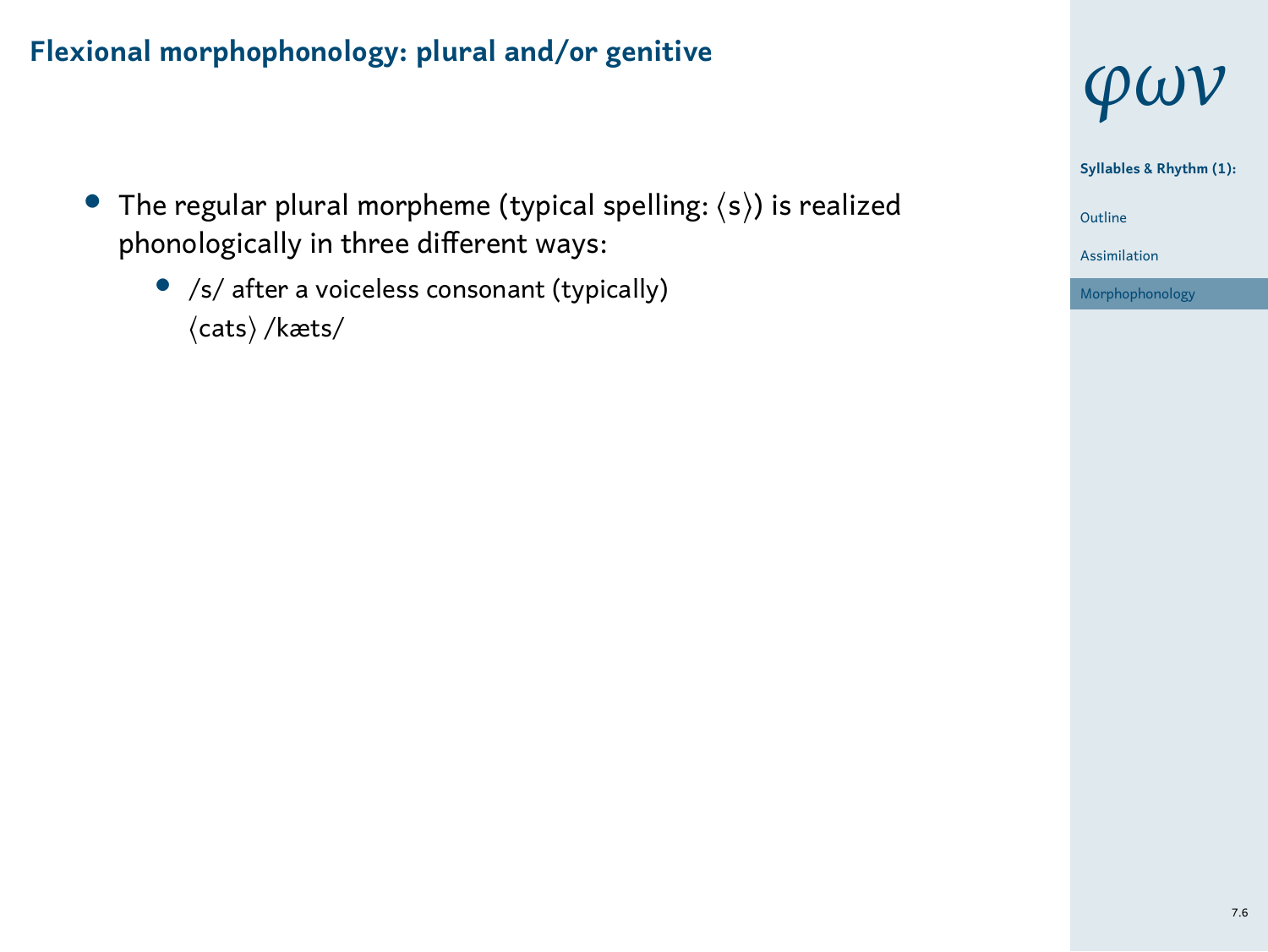- *•* The regular plural morpheme (typical spelling: ⟨s⟩) is realized phonologically in three different ways:
	- *•* /s/ after a voiceless consonant (typically) ⟨cats⟩ /kæts/
	- *•* /z/ after a voiced consonant or a vowel/diphthong (typically) ⟨dogs⟩ /dɒɡz/ ⟨mares⟩ /meəz/



**Syllables & Rhythm (1):**

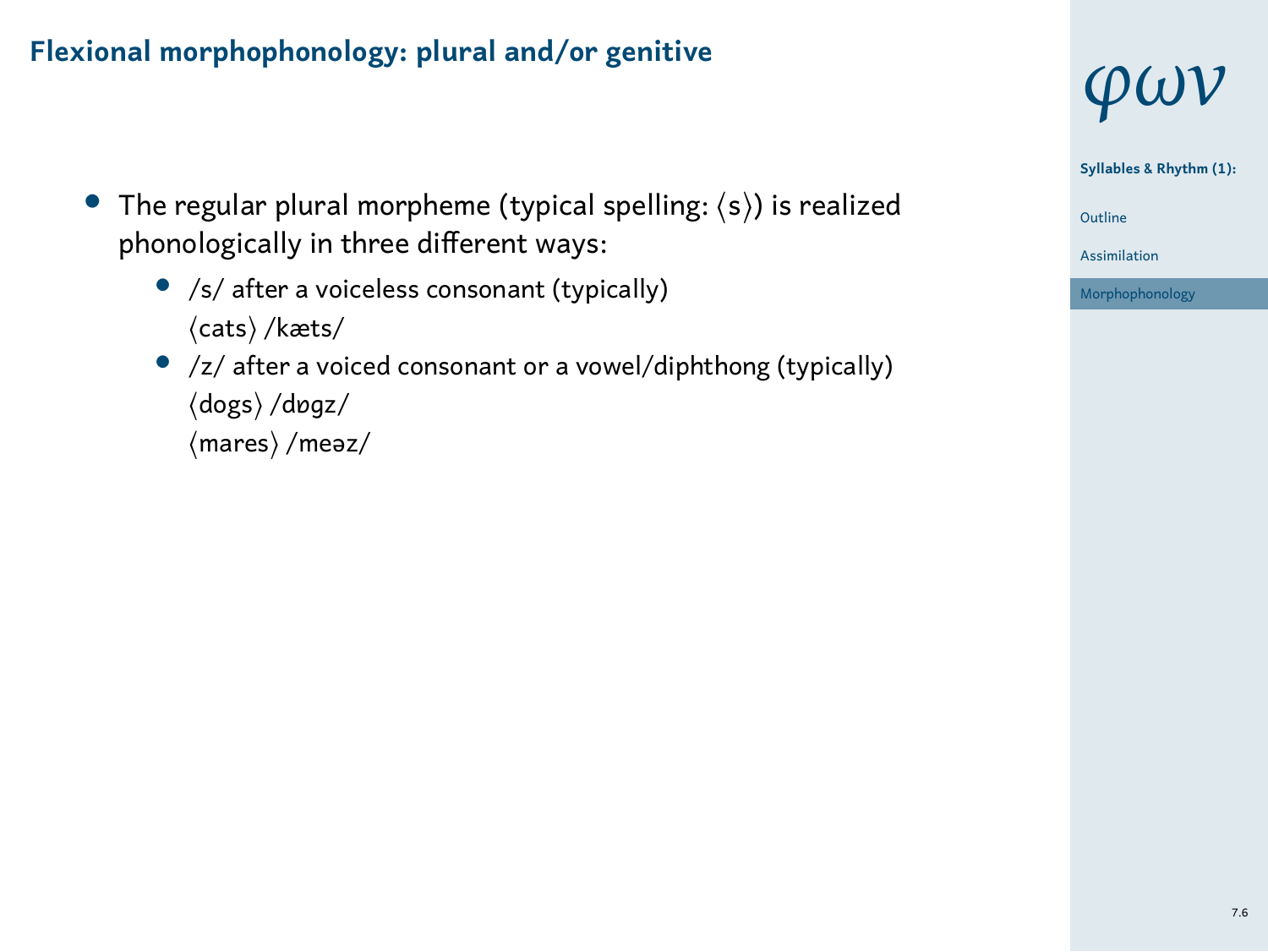- *•* The regular plural morpheme (typical spelling: ⟨s⟩) is realized phonologically in three different ways:
	- *•* /s/ after a voiceless consonant (typically) ⟨cats⟩ /kæts/
	- *•* /z/ after a voiced consonant or a vowel/diphthong (typically) ⟨dogs⟩ /dɒɡz/ ⟨mares⟩ /meəz/
	- *•* /ɪz/ after a 'sibilant' (/s z ʃ ʒ tʃ dʒ/) ⟨horses⟩ /hɔːs.ɪz/





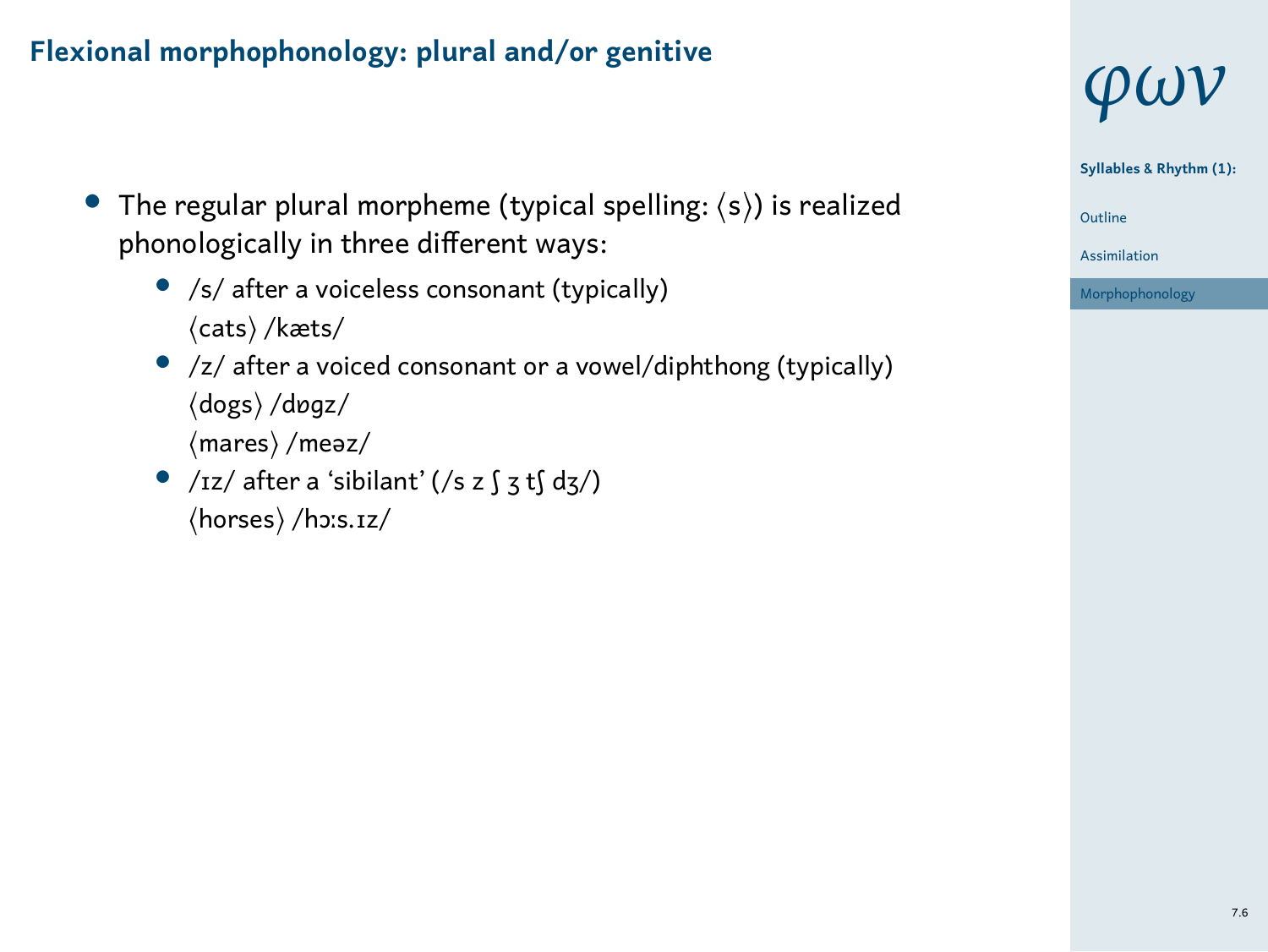- *•* The regular plural morpheme (typical spelling: ⟨s⟩) is realized phonologically in three different ways:
	- *•* /s/ after a voiceless consonant (typically) ⟨cats⟩ /kæts/
	- *•* /z/ after a voiced consonant or a vowel/diphthong (typically) ⟨dogs⟩ /dɒɡz/ ⟨mares⟩ /meəz/
	- *•* /ɪz/ after a 'sibilant' (/s z ʃ ʒ tʃ dʒ/) ⟨horses⟩ /hɔːs.ɪz/
- *•* The same applies to the ⟨'s⟩ genitive.



**Syllables & Rhythm (1):**

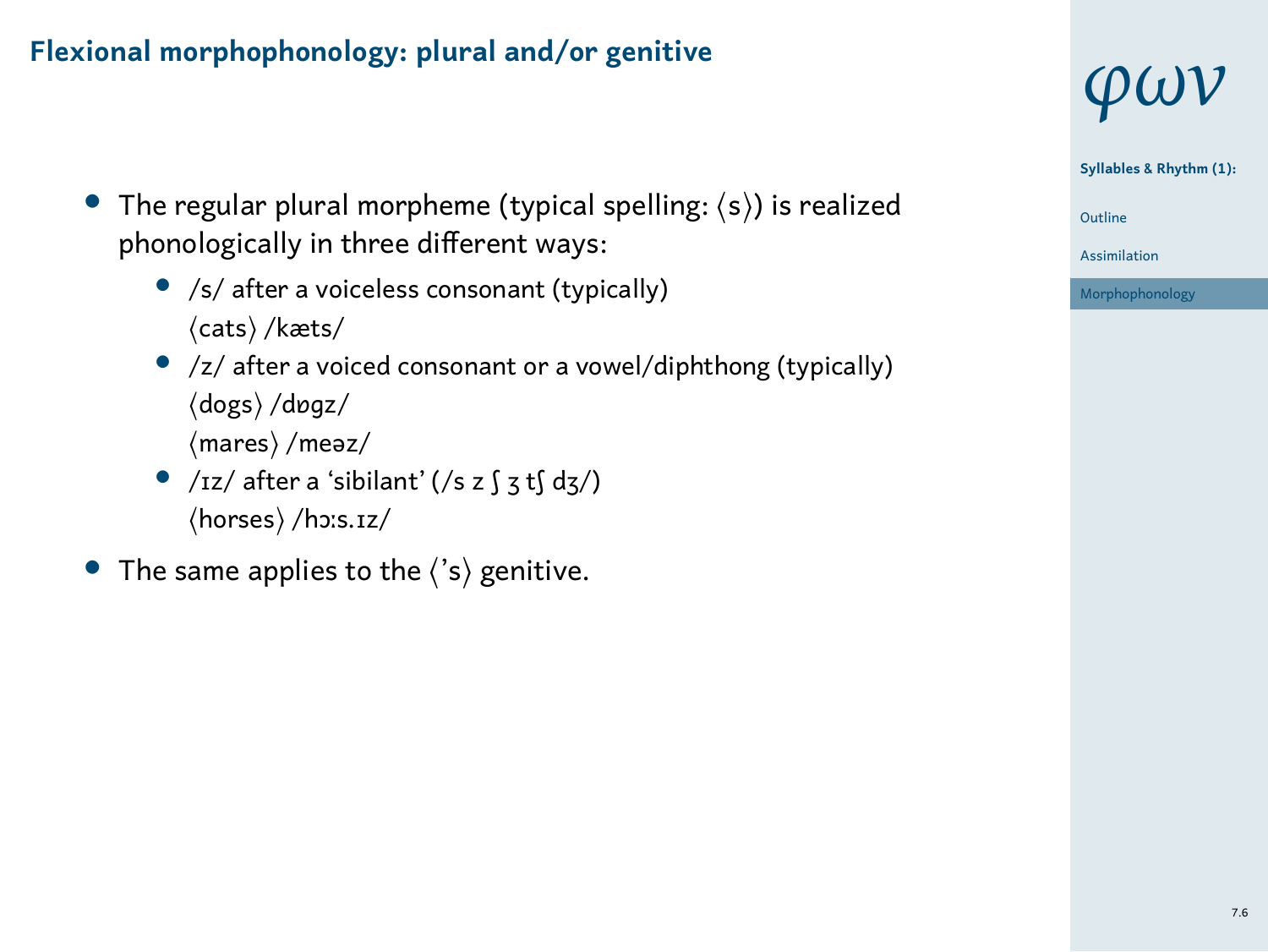- *•* The regular plural morpheme (typical spelling: ⟨s⟩) is realized phonologically in three different ways:
	- *•* /s/ after a voiceless consonant (typically) ⟨cats⟩ /kæts/
	- *•* /z/ after a voiced consonant or a vowel/diphthong (typically) ⟨dogs⟩ /dɒɡz/ ⟨mares⟩ /meəz/
	- *•* /ɪz/ after a 'sibilant' (/s z ʃ ʒ tʃ dʒ/) ⟨horses⟩ /hɔːs.ɪz/
- *•* The same applies to the ⟨'s⟩ genitive.
- *•* American and Australian pronunciation is more like [əz] than [ɪz].





1 Outline Assimilation Morphophonology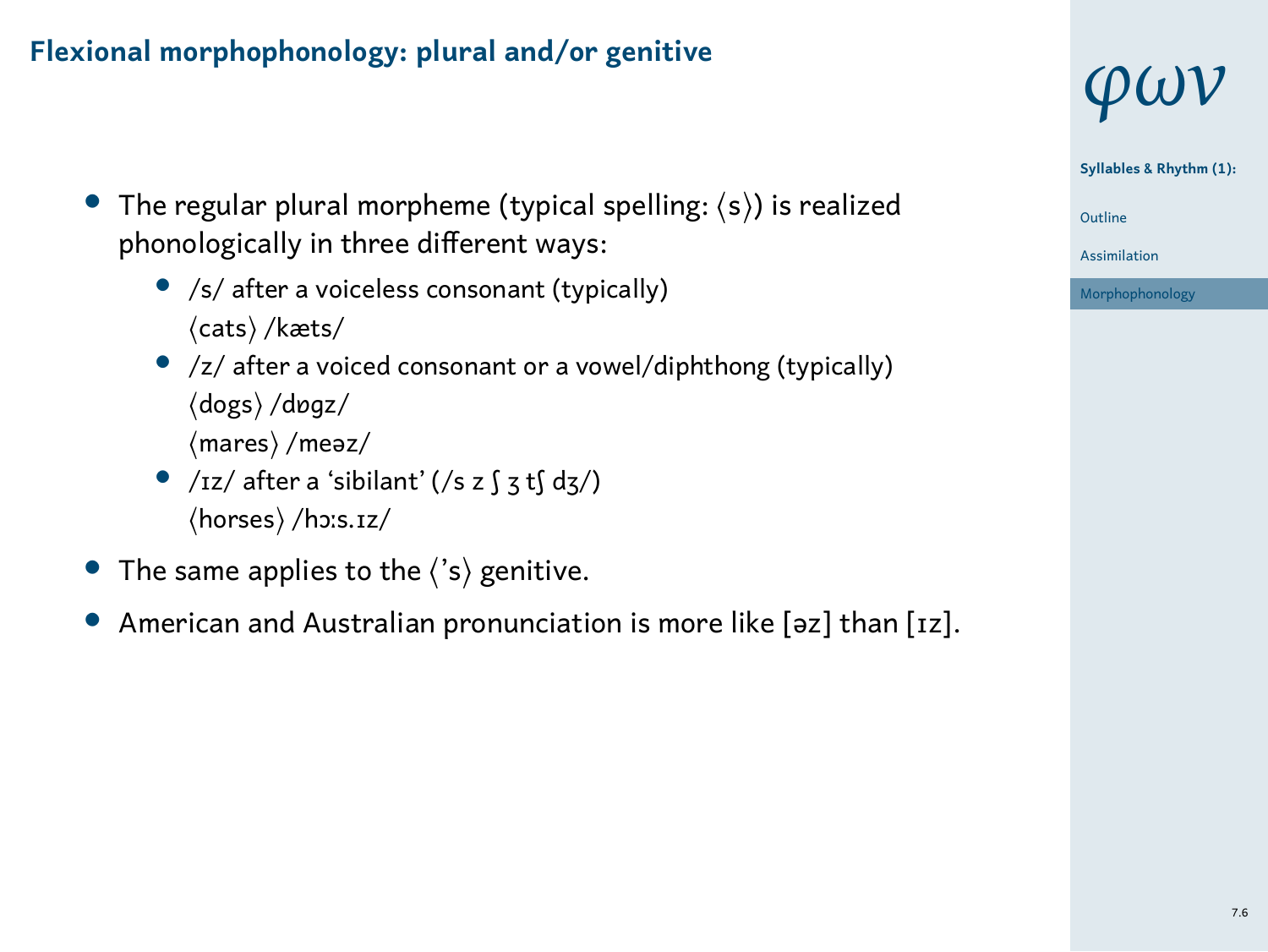- *•* The regular plural morpheme (typical spelling: ⟨s⟩) is realized phonologically in three different ways:
	- *•* /s/ after a voiceless consonant (typically) ⟨cats⟩ /kæts/
	- *•* /z/ after a voiced consonant or a vowel/diphthong (typically) ⟨dogs⟩ /dɒɡz/ ⟨mares⟩ /meəz/
	- *•* /ɪz/ after a 'sibilant' (/s z ʃ ʒ tʃ dʒ/) ⟨horses⟩ /hɔːs.ɪz/
- *•* The same applies to the ⟨'s⟩ genitive.
- *•* American and Australian pronunciation is more like [əz] than [ɪz].
- *•* Note:
	- ⟨Governors-General⟩ (plural) ⟨Governor-General's⟩ (genitive singular).





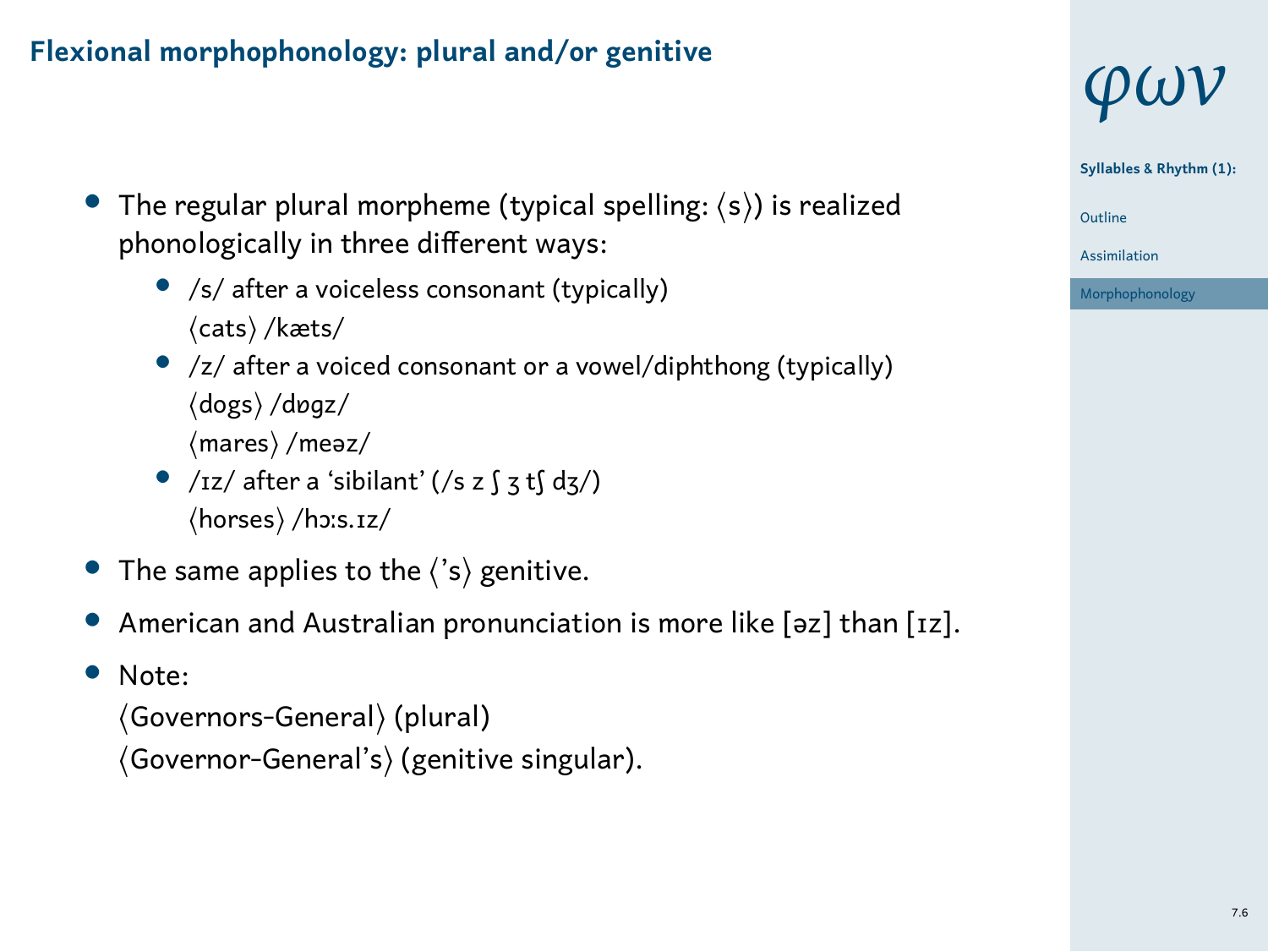*•* The regular past tense morpheme (typical spelling: ⟨ed⟩) is realized phonologically in three different ways:

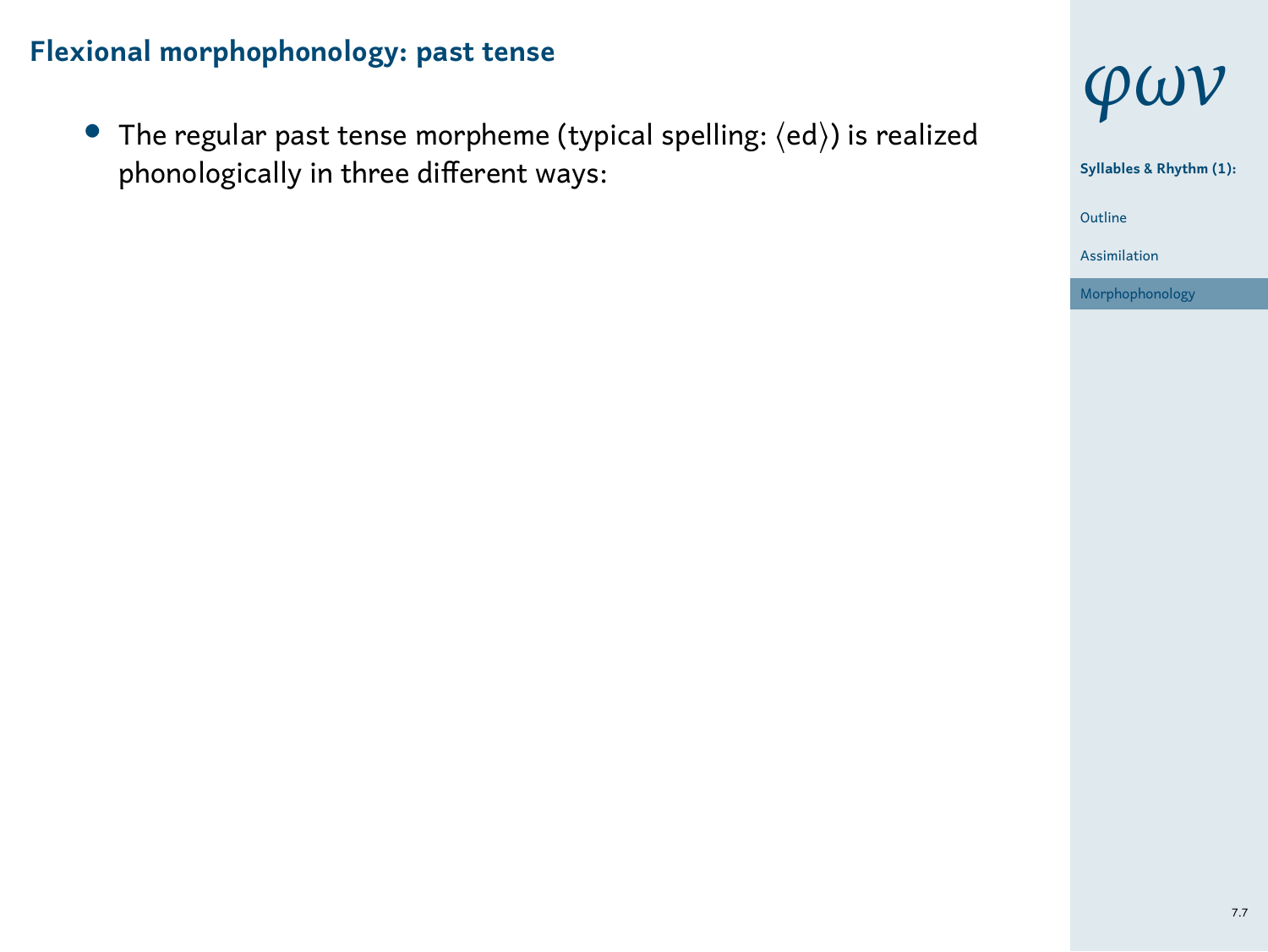- *•* The regular past tense morpheme (typical spelling: ⟨ed⟩) is realized phonologically in three different ways:
	- *•* /t/ after a voiceless consonant (typically) ⟨faced⟩ /feɪst/



Morphophonology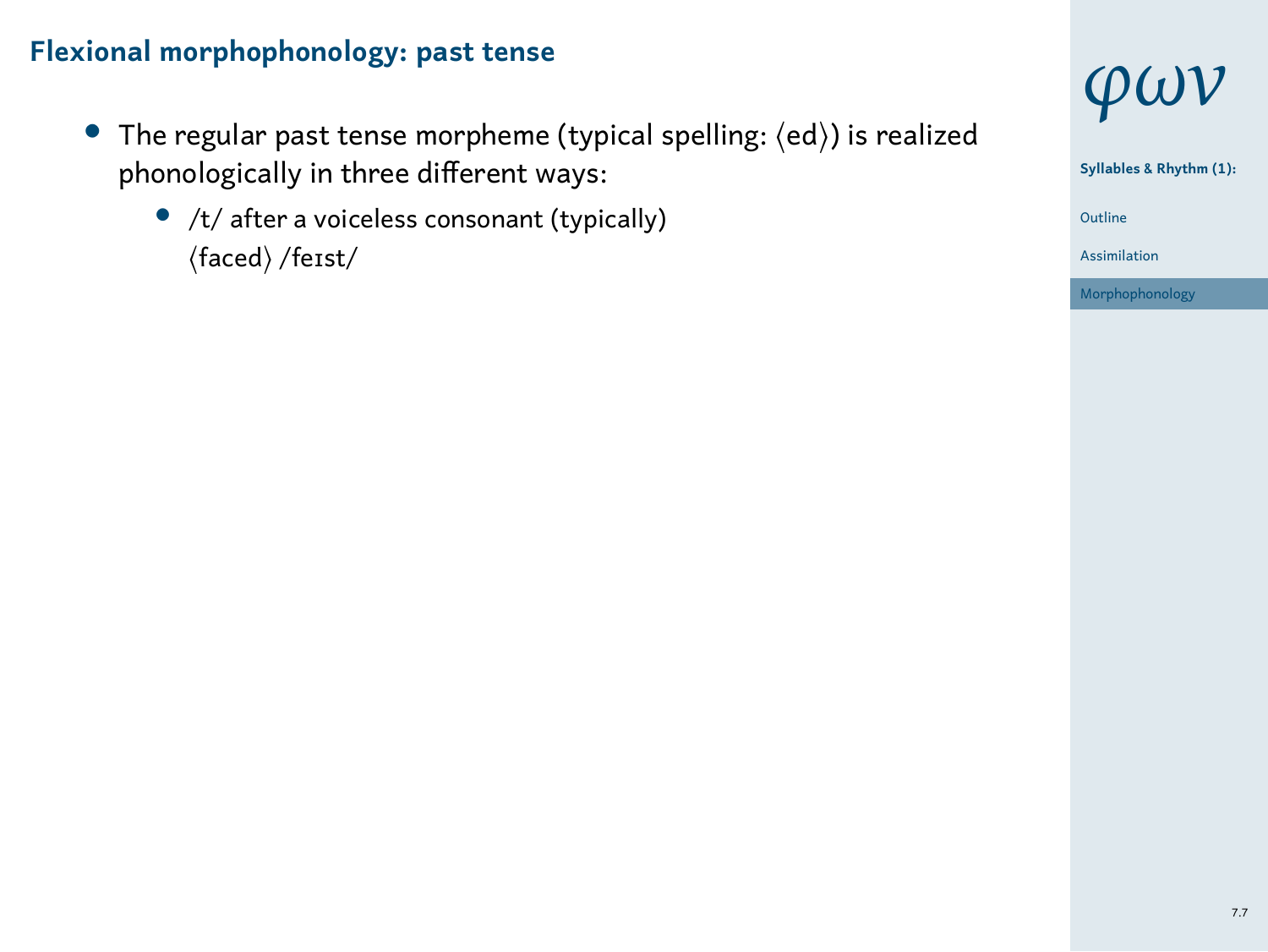- *•* The regular past tense morpheme (typical spelling: ⟨ed⟩) is realized phonologically in three different ways:
	- *•* /t/ after a voiceless consonant (typically) ⟨faced⟩ /feɪst/
	- *•* /d/ after a voiced consonant or a vowel/diphthong (typically) ⟨fazed⟩ /feɪzd/  $\langle$ laid $\rangle$ /leɪd/





Morphophonology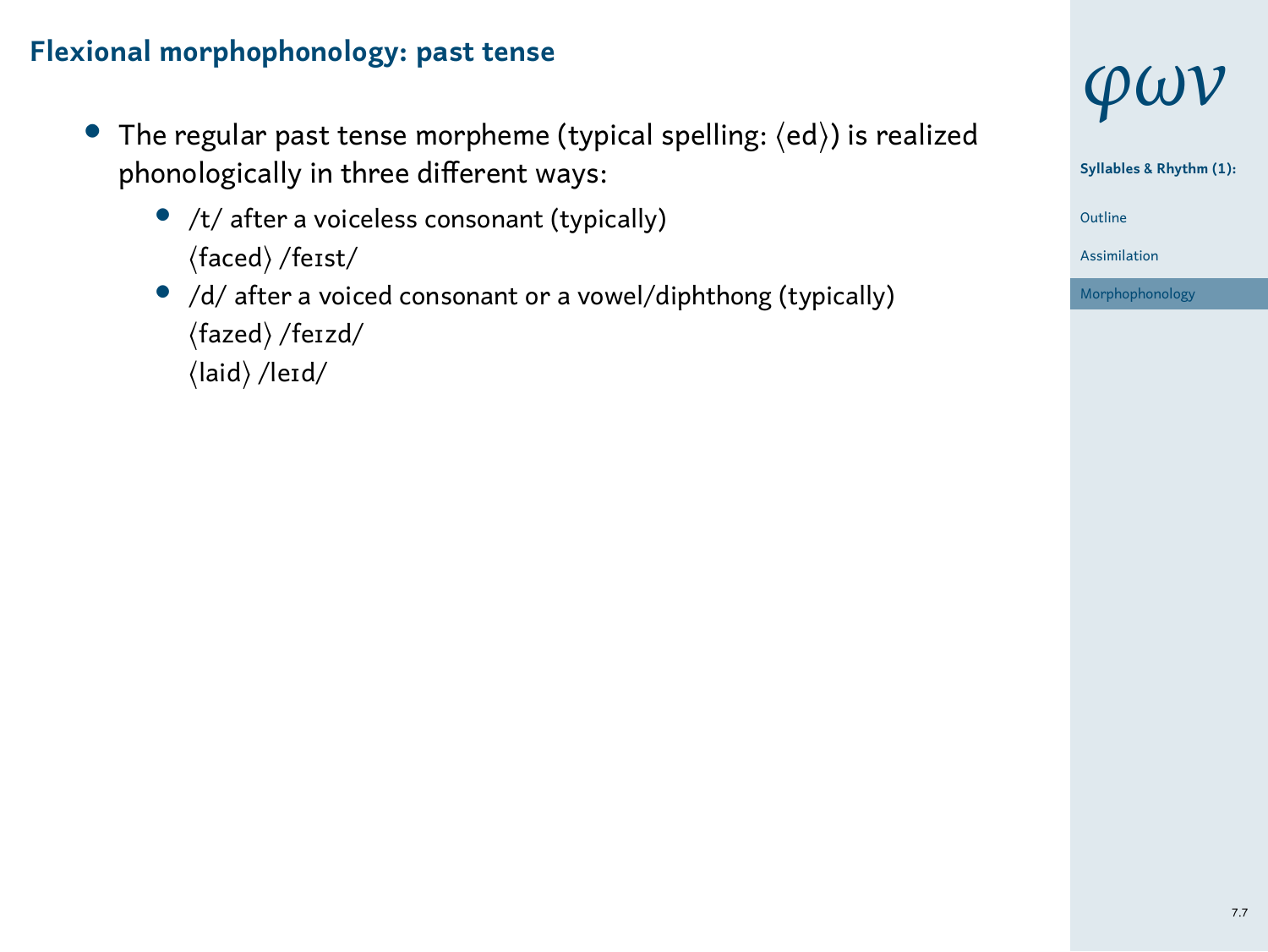- *•* The regular past tense morpheme (typical spelling: ⟨ed⟩) is realized phonologically in three different ways:
	- *•* /t/ after a voiceless consonant (typically) ⟨faced⟩ /feɪst/
	- *•* /d/ after a voiced consonant or a vowel/diphthong (typically) ⟨fazed⟩ /feɪzd/ ⟨laid⟩ /leɪd/
	- *•* /ɪd/ after /t/ or /d/ ⟨fated⟩ /ˈfeɪtɪd/ ⟨faded⟩ /ˈfeɪdɪd/



1 Outline

Assimilation Morphophonology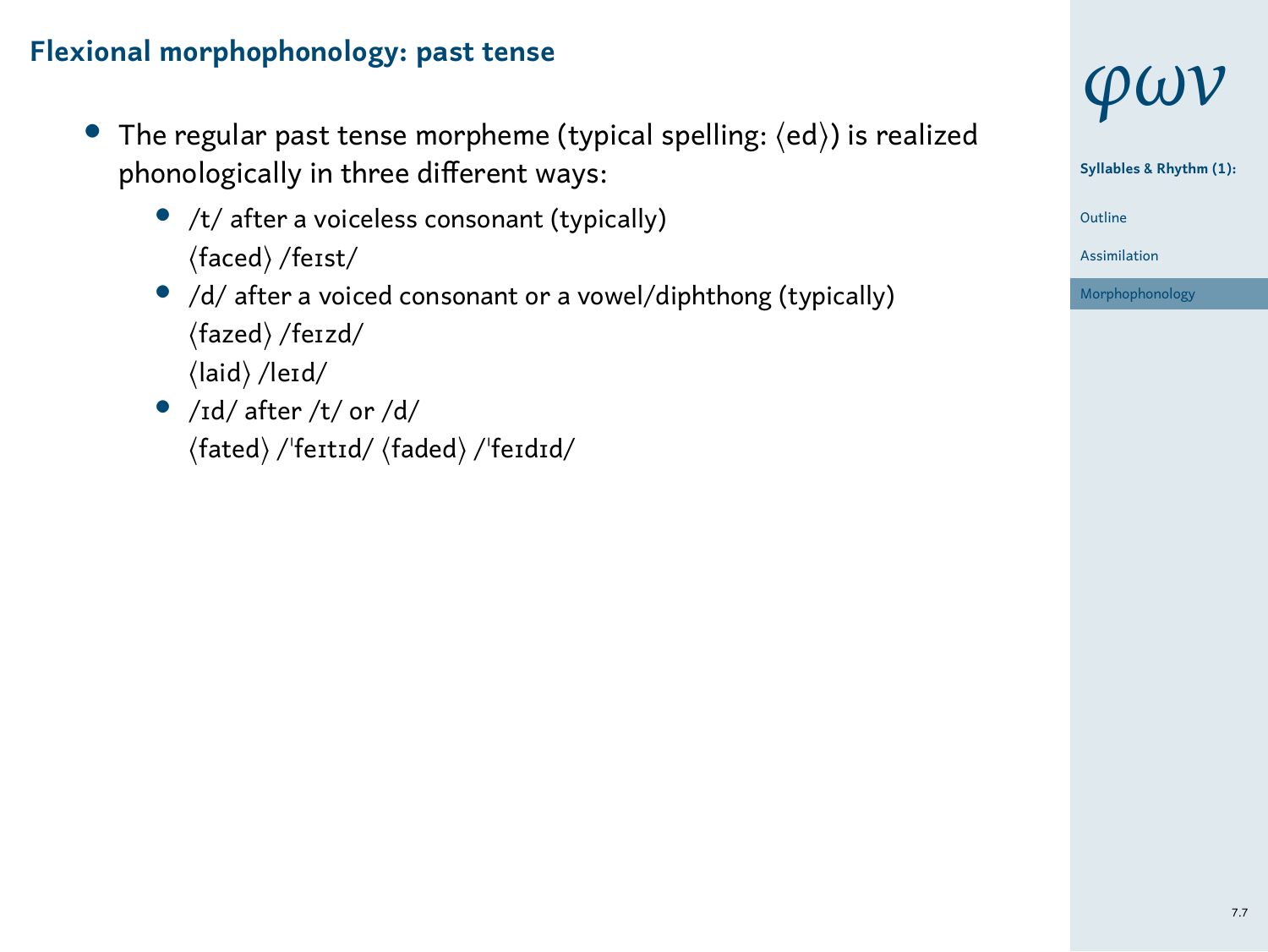- *•* The regular past tense morpheme (typical spelling: ⟨ed⟩) is realized phonologically in three different ways:
	- *•* /t/ after a voiceless consonant (typically) ⟨faced⟩ /feɪst/
	- *•* /d/ after a voiced consonant or a vowel/diphthong (typically) ⟨fazed⟩ /feɪzd/ ⟨laid⟩ /leɪd/
	- *•* /ɪd/ after /t/ or /d/ ⟨fated⟩ /ˈfeɪtɪd/ ⟨faded⟩ /ˈfeɪdɪd/
- *•* The following remarks refer to the spelling conventions for libretti (e.g. Handel's *Messiah*) written a few centuries ago; these often contain past tense endings that have to be pronounced /ɪd/ for purely metrical reasons:





1 Outline Assimilation Morphophonology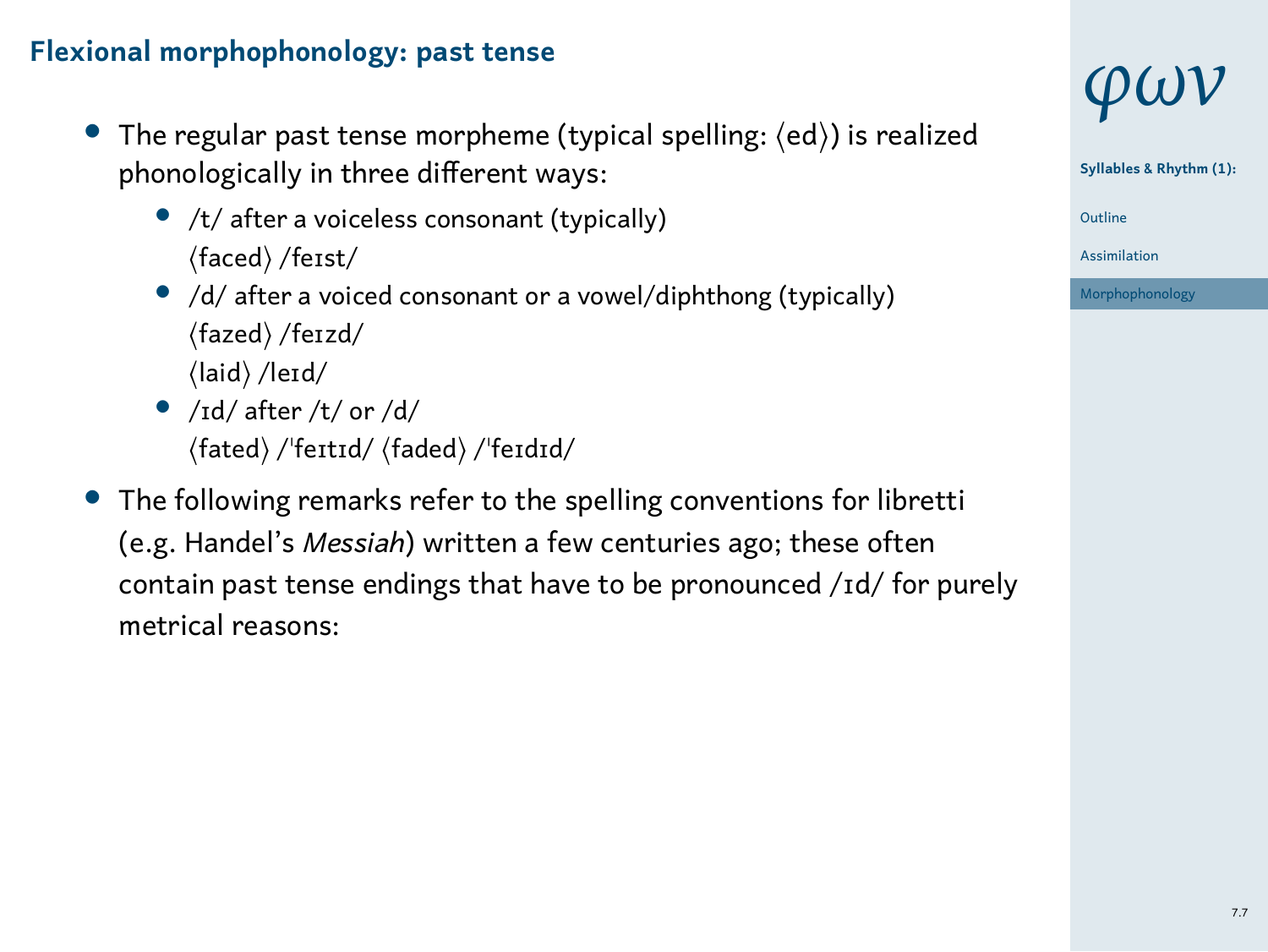- *•* The regular past tense morpheme (typical spelling: ⟨ed⟩) is realized phonologically in three different ways:
	- *•* /t/ after a voiceless consonant (typically) ⟨faced⟩ /feɪst/
	- /d/ after a voiced consonant or a vowel/diphthong (typically) ⟨fazed⟩ /feɪzd/ ⟨laid⟩ /leɪd/
	- *•* /ɪd/ after /t/ or /d/ ⟨fated⟩ /ˈfeɪtɪd/ ⟨faded⟩ /ˈfeɪdɪd/
- *•* The following remarks refer to the spelling conventions for libretti (e.g. Handel's *Messiah*) written a few centuries ago; these often contain past tense endings that have to be pronounced /ɪd/ for purely metrical reasons:
- *•* In earlier forms of English, ⟨ed⟩ and ⟨'d⟩ were used to spell /ɪd/ and /d/ (or /t/) respectively.





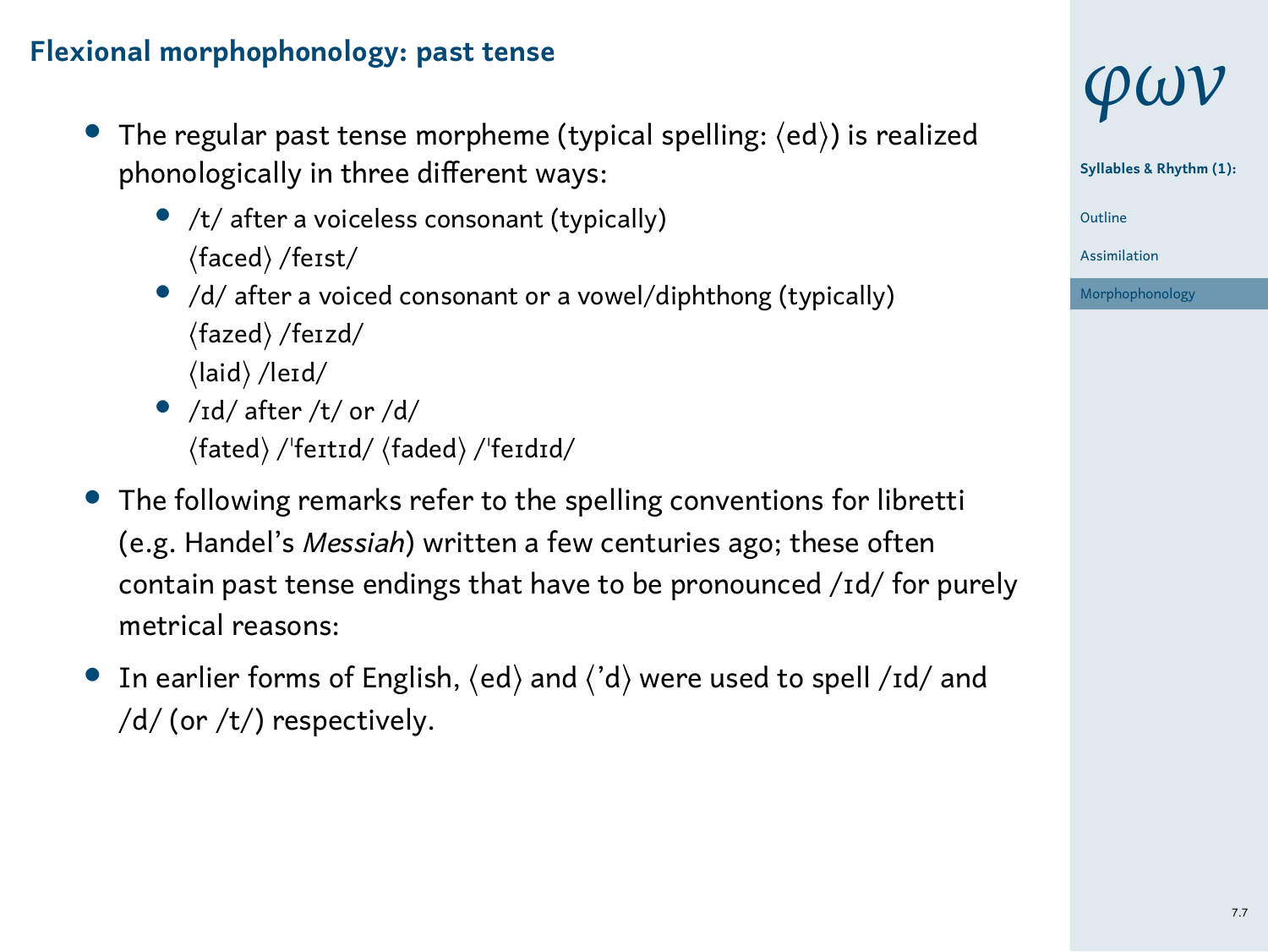- *•* The regular past tense morpheme (typical spelling: ⟨ed⟩) is realized phonologically in three different ways:
	- *•* /t/ after a voiceless consonant (typically) ⟨faced⟩ /feɪst/
	- *•* /d/ after a voiced consonant or a vowel/diphthong (typically) ⟨fazed⟩ /feɪzd/ ⟨laid⟩ /leɪd/
	- *•* /ɪd/ after /t/ or /d/ ⟨fated⟩ /ˈfeɪtɪd/ ⟨faded⟩ /ˈfeɪdɪd/
- *•* The following remarks refer to the spelling conventions for libretti (e.g. Handel's *Messiah*) written a few centuries ago; these often contain past tense endings that have to be pronounced /ɪd/ for purely metrical reasons:
- *•* In earlier forms of English, ⟨ed⟩ and ⟨'d⟩ were used to spell /ɪd/ and /d/ (or /t/) respectively.
- *•* In modern English, ⟨èd⟩ and ⟨ed⟩ are used instead.
- *•* "His work was soon in rehearsal Because he always usèd Purcell" (Flanders and Swann).



**Syllables & Rhythm (1):**

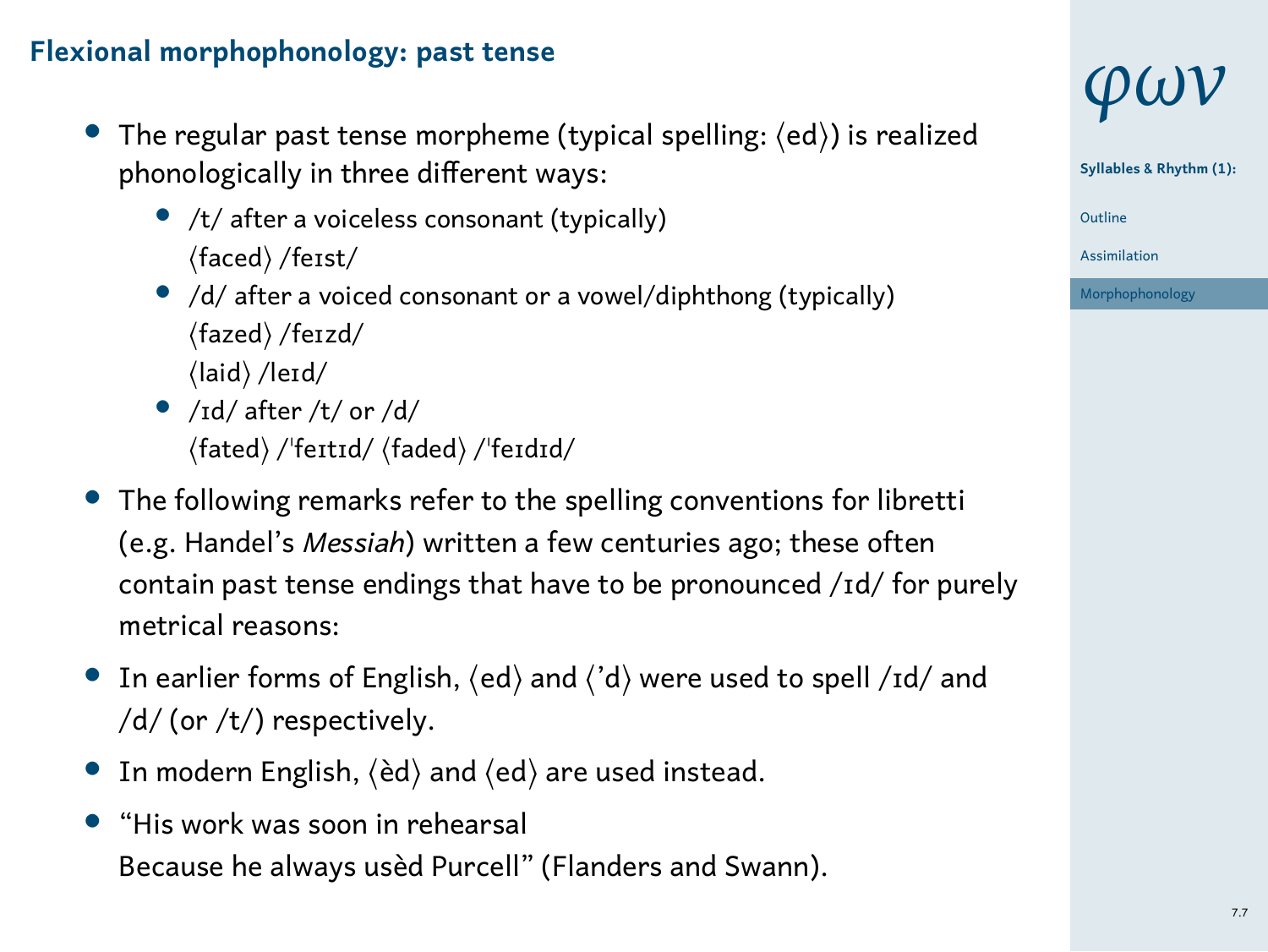*•* See Eckert and Barry, pages 239 to 243.

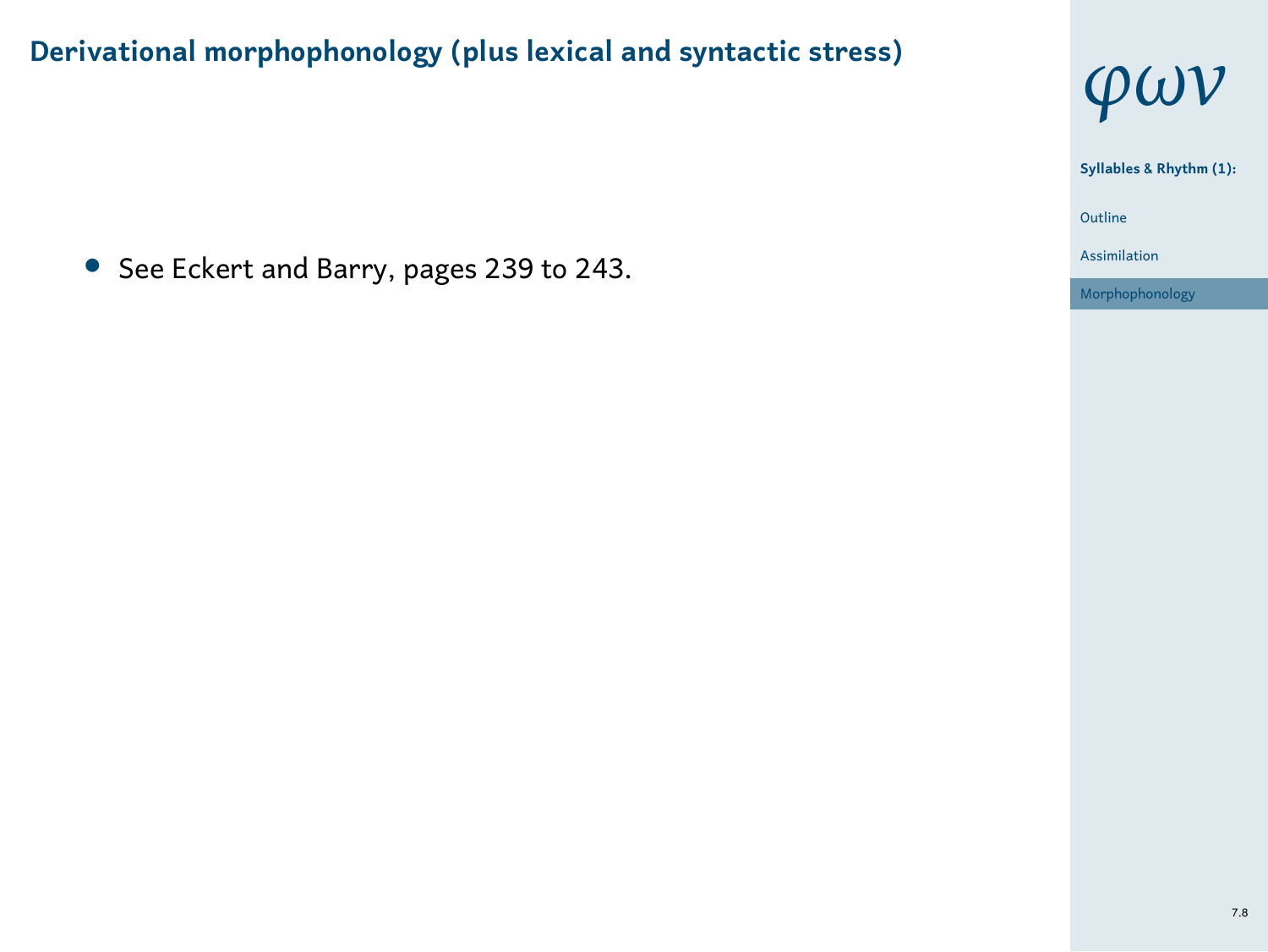- *•* See Eckert and Barry, pages 239 to 243.
- *•* Pay particular attention to those cases where there is a systematic difference between English and German!



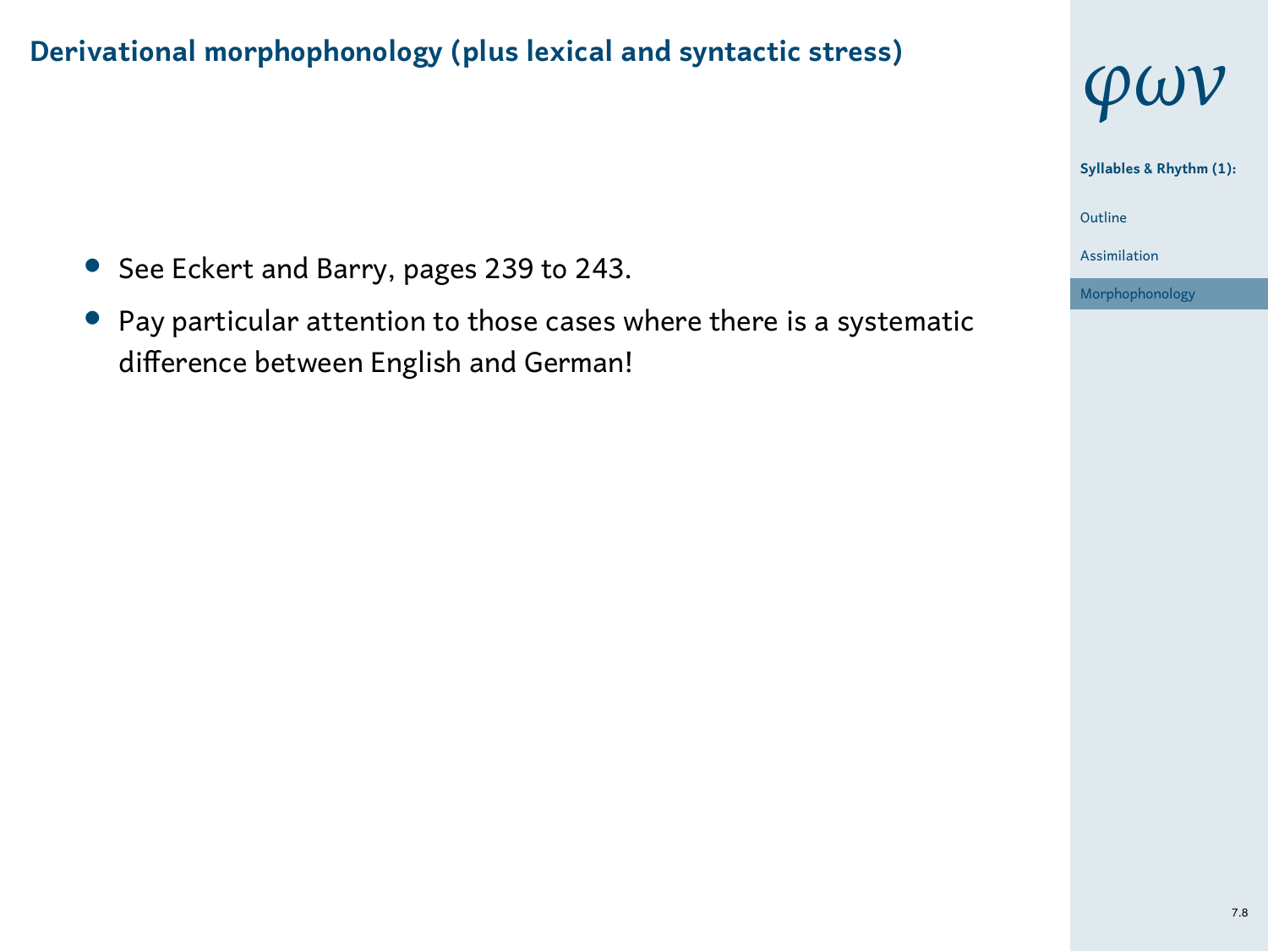

1 Outline

Assimilation Morphophonology

- *•* See Eckert and Barry, pages 239 to 243.
- *•* Pay particular attention to those cases where there is a systematic difference between English and German!
- *•* We can only skim the surface of lexical stress. Although it is important, especially from a contrastive point of view ("English is different from German!"), many of the examples given in Eckert and Barry on pages 197 to 212 are specific to one variety of British English and/or antiquated.